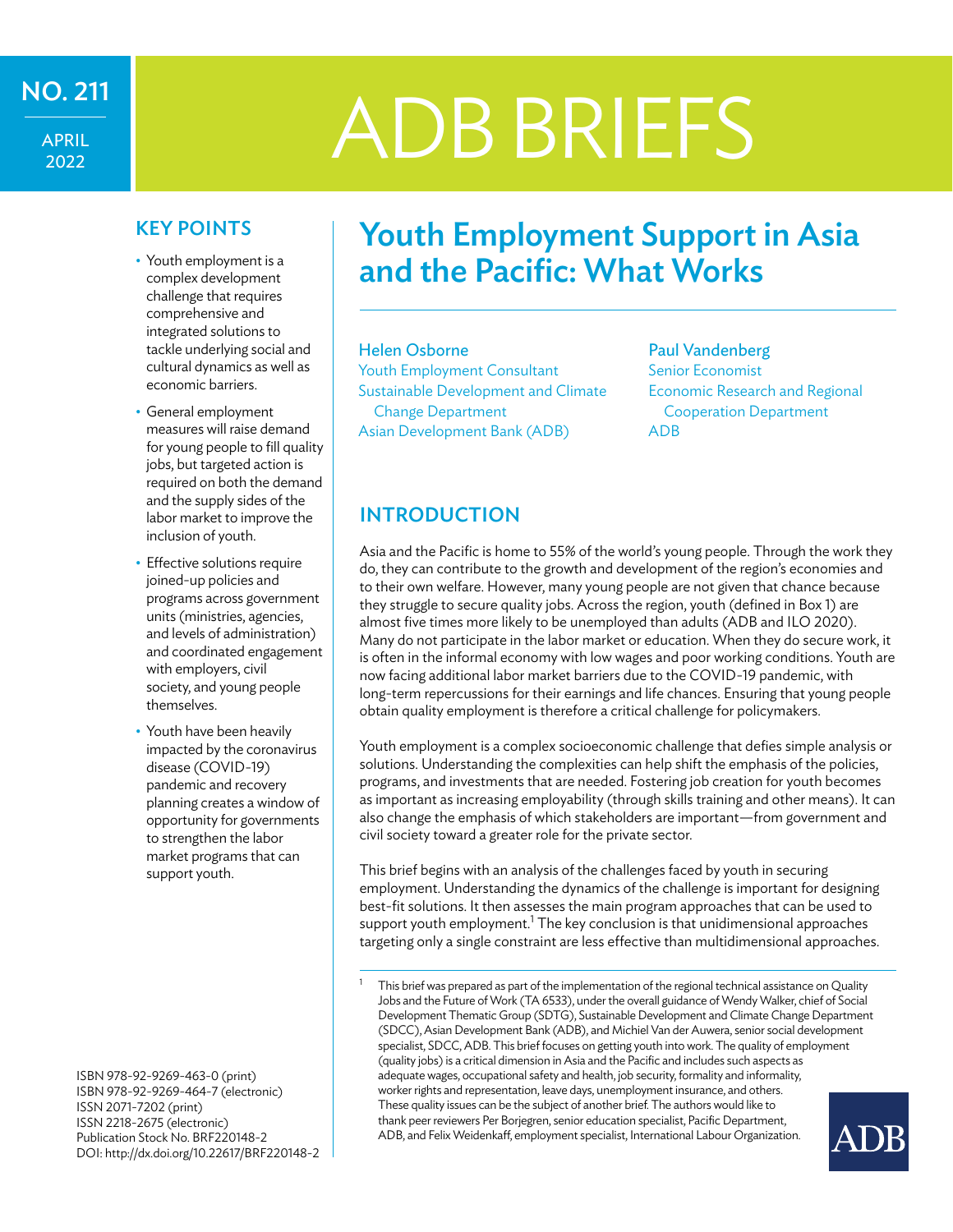# Box 1: Definition of Youth

Globally, for statistical purposes, youth are often defined as those aged 15–24 years. National definitions vary across the region (e.g., Nepal uses 16–40 years). The Asian Development Bank tends to define youth internally as those aged 18–29 years. "Youth" is best understood as a stage of transition rather than an age group. This is relevant to employment as young people make transitions into, out of, and within the labor market in early adulthood, depending on life opportunities such as education as well as cultural norms and personal aspirations.

Sources: Authors; International Labour Organization. ILOSTAT (accessed 18 December 2021); World Bank. 2006. *World Development Report: Development and the Next Generation*.

The brief considers policy implications for governments and development partners. It recommends integrated solutions that respond to the complexities of the youth employment experience. Supporting youth in this way is an important part of shaping an inclusive recovery from the pandemic.

# A COMPLEX DEVELOPMENT CHALLENGE

The youth employment challenge is affected by economic, social, and cultural dimensions and their interconnected dynamics. It is gaining increasing international attention among development partners (see Box 2 for related Sustainable Development Goals). As youth employment remained stubbornly weak after the 2008 global financial crisis, there has been increased focus on

understanding what drives the experience of young people in the labor market. A key consensus emerged that the root causes of problems faced by youth exist on both the supply and demand sides of the labor market. It is not only about young people having inadequate or irrelevant skills and competencies to be employable, but also about the scarcity of quality jobs for youth.

There are five key issues that underpin the complexity of the youth employment challenge. Understanding these issues can inform the design of effective support measures.

### Youth's Structural Disadvantage

Compared with adults, young people face persistent disadvantage in the labor market (Figure 1). This is evident from key indicators. Taking unemployment first, youth rates tend to be much higher than for adults. In Asia and the Pacific, 13.8% of young people were unemployed in 2019, compared with 3.0% of adults, and the youth rate has been hovering at 13% since 2013. As in other regions of the world, youth unemployment has not recovered to the levels prior to the global financial crisis, i.e., 11.9% in 2007 (ADB and ILO 2020).

In addition, many young people in the region cannot afford to be unemployed. Youth labor market participation in Asia and the Pacific is higher than in other parts of the world. A majority of young people are locked in informal employment, working in precarious situations, under poor conditions, and for low pay. Prior to the COVID-19 pandemic, 84% of the region's youth (compared with 69% of adults) had no access to social protection. Extreme or moderate working poverty (living on less than \$3.20 a day) affected one in four young workers, a rate notably higher than the 18% for adults. Further, rates of youth not earning or learning have remained persistently high. In 2019,

# Box 2: Youth and the Sustainable Development Goals

**Goal 4.** Ensure inclusive and equitable quality education and promote lifelong learning opportunities for all.

4.3 By 2030, ensure equal access for all women and men to affordable and quality technical, vocational, and tertiary education, including university.

4.4 By 2030, substantially increase the number of youth and adults who have relevant skills, including technical and vocational skills, for employment, decent jobs, and entrepreneurship.

**Goal 8.** Promote sustained, inclusive and sustainable economic growth, full and productive employment and decent work for all.

8.5 By 2030, achieve full and productive employment and decent work for all women and men, including for young people and persons with disabilities, and equal pay for work of equal value.

8.6 By 2020, substantially reduce the proportion of youth not in employment, education, or training.

8.b By 2020, develop and operationalize a global strategy for youth employment and implement the Global Jobs Pact of the International Labour Organization.



Source: United Nations. Sustainable Development Goals. [https://www.un.org/sustainabledevelopment/sustainable](https://www.un.org/sustainabledevelopment/sustainable-development-goals/)[development-goals/](https://www.un.org/sustainabledevelopment/sustainable-development-goals/).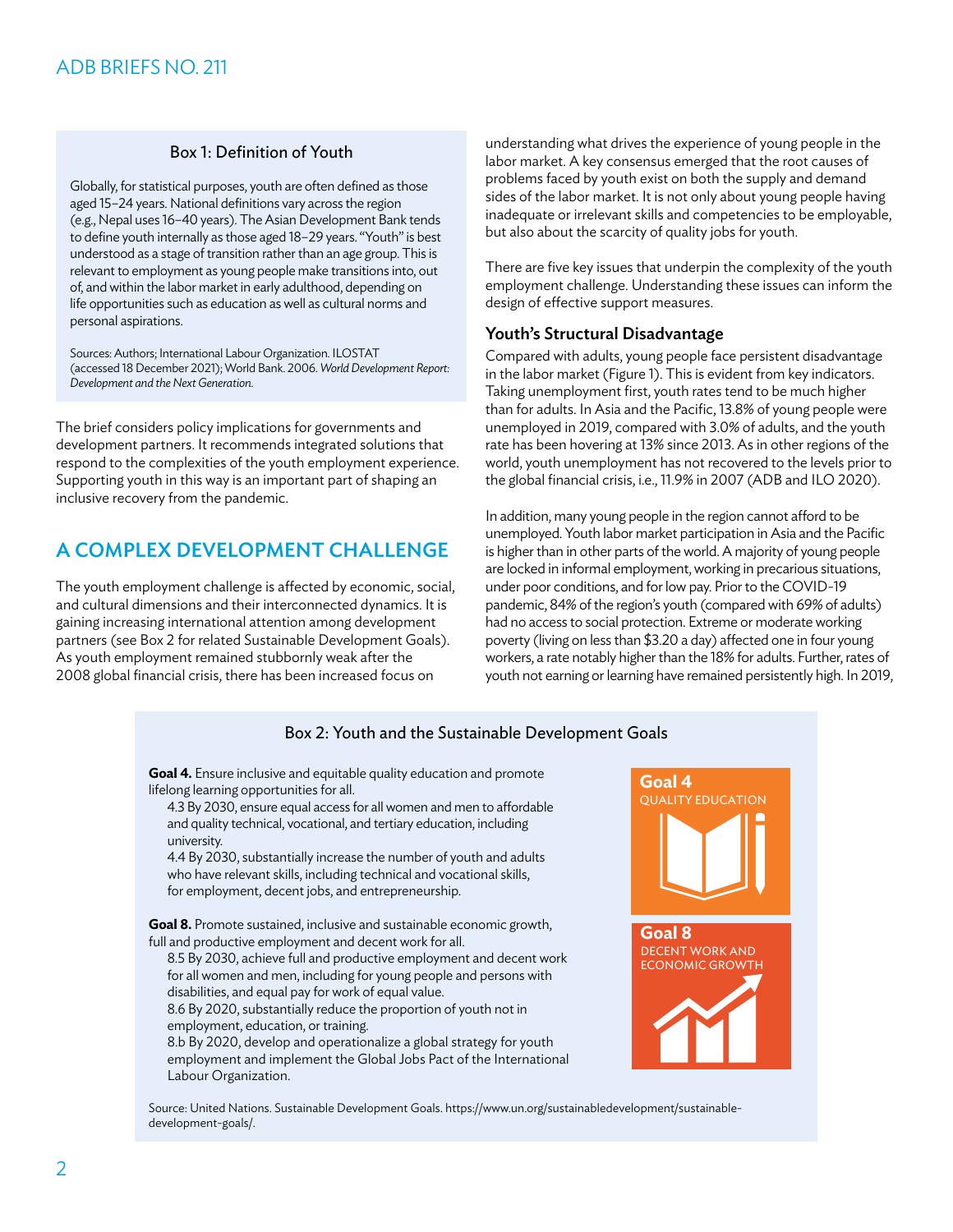

there were more than 160 million young people (around a quarter of the region's youth population) not in employment, education, or training (NEET) and this rate has been on the rise since 2012. Among the world's subregions, South Asia had the highest NEET rate in 2019, at 30%. For some young people, age combines with other vulnerabilities—including gender, sexual orientation, disability, migrant status, and remote or rural location—to compound disadvantage. For instance, young women make up nearly three quarters of NEET in Asia and the Pacific, with many having responsibilities at home for care and/or subsistence production work (ADB and ILO 2020).

# The Dual Demand–Supply-Side Challenge

The difficulties youth face in securing quality jobs are caused by constraints on both sides of the labor market. The employment challenge is not only about getting young people into quality jobs (the supply side). It is also about whether sufficient quality jobs are available (the demand side). This has been a key insight to emerge from research and practice in youth employment over recent years.

On the supply side, young people are not being well prepared for the world of work. In South Asia, over half (54%) of the youth population are projected to leave education without the 21st century skills required to be employable across 2020–2030. This subregion is expected to have the largest youth labor force in the world until 2040 (UNICEF 2019). The persistently high proportion of NEET of young people across Asia and the Pacific indicates the disconnect between educational systems and labor markets as well as a lack of enabling support structures, such as affordable childcare, for young people to work. Japan, the People's Republic of China, and other Asian economies are facing significant talent shortages (Probst and Scharff 2019). The problems can be particularly acute when there is a gap in

perceptions of employability between stakeholders in the education system and employers. For example, in Indonesia, while almost all (96%) training institutions believe that their graduates are well prepared for the job market, only around a third of employers in food and beverage manufacturing (33%) and the automotive sector (30%) agree (ADB 2021a). It takes time to make education and training systems more responsive to, and even predictive of, job market needs.<sup>2</sup>

As well as possessing inadequate or irrelevant skills to be employable,<sup>3</sup> young people are further disadvantaged by a lack of job experience and social capital and by limited information during job search (Carranza et al. 2020; ILO 2020). There can also be a mismatch between the aspirations of youth on the one hand and the positions offered by employers on the other, which can lead to anxiety, frustration, and labor market detachment (Gardiner and Goedhuys 2020).

While developing the educational attainment and skills of young workers is key to progress, unless such supply-side measures are complemented or matched with demand-side measures for job creation, discouragement among youth can grow.

 $-$ II O 2020

<sup>&</sup>lt;sup>2</sup> See, for example, the discussions at ADB's event 'Investing in Education, Skills, and Research Collaborations for Climate Action' on 10 December 2021:

https://www.adb.org/news/events/investing-education-skills-research-collaborations-climate-action.<br>See, for example, findings from ADB's annual flagship International Skills Forums: https://events.development.asia/learning [forum-reimagining-education-and-skills-development-new](https://events.development.asia/learning-events/9th-international-skills-forum-reimagining-education-and-skills-development-new).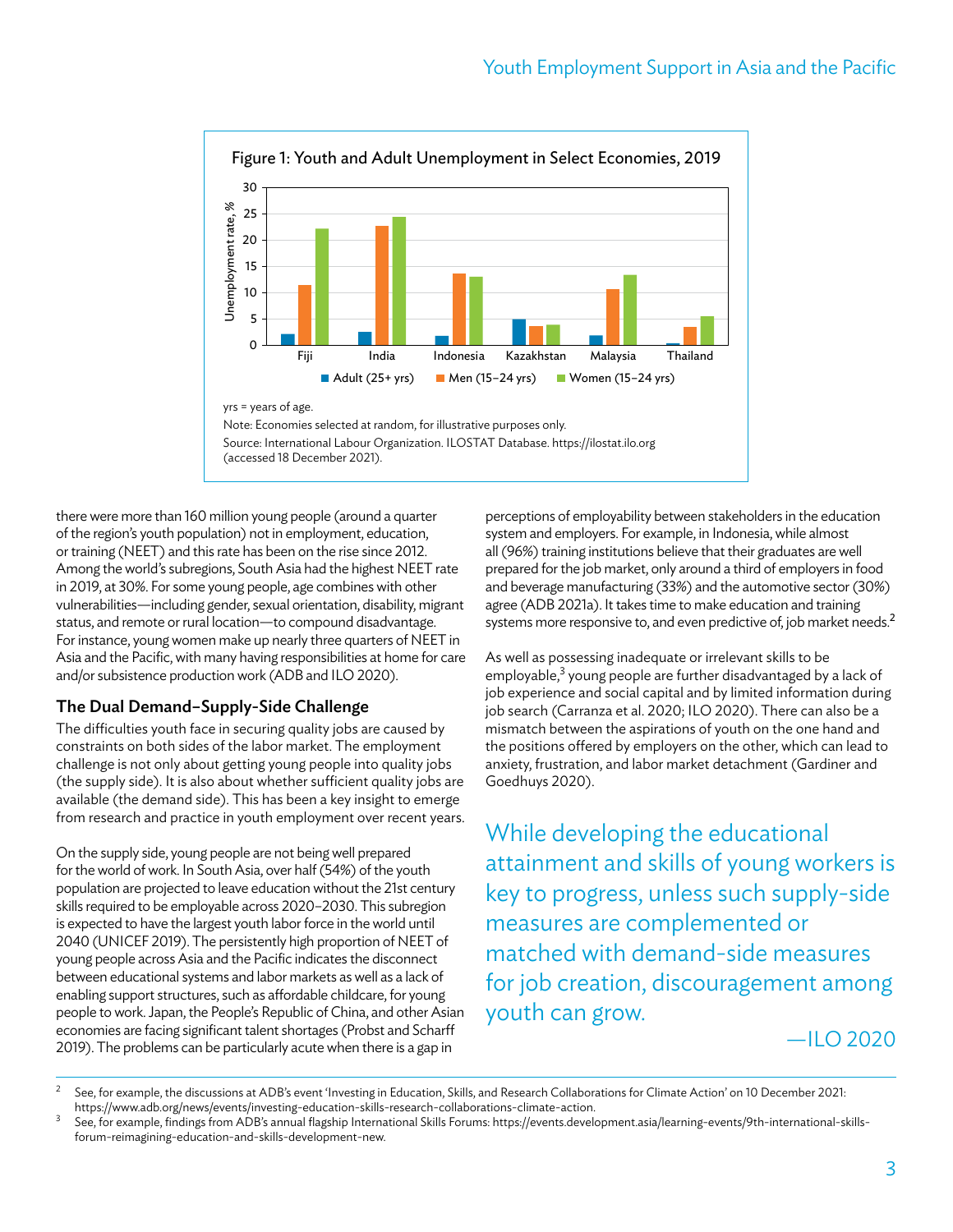Even where young people possess appropriate skills and competencies, there may not be sufficient jobs available for them. United Nations projections show that more youth will live in Asia than in any other region until around 2080, when it could be surpassed by Africa (UN 2015). In Africa, where there is more research attention on youth employment,<sup>4</sup> the challenge is being reframed by some as a "missing jobs crisis" (Fox et al. 2020). This has relevance for the specific contexts of Asia and the Pacific, where lack of quality jobs is a major challenge. While policies and programs by governments and development partners have typically focused on the supply side, such as skills training (Datta et al. 2018; Goldin et al. 2015), the demand for youth labor is being identified increasingly as the primary constraint.<sup>5</sup> Demand-side barriers, such as jobless growth, affect all jobseekers and workers, but may affect youth disproportionately. Insufficient creation of entry-level jobs, restrictive employment regulations, and negative employer perceptions toward youth are key constraints to hiring young workers. Further, reduced access to credit, markets, and networks affects young entrepreneurs (Elder 2014; Baah-Boateng 2016).

# Youth Vulnerability to Shocks

Young people are more vulnerable than adults to economic crises, and this is so for four main reasons. First, firms reduce new hiring, which disproportionally affects youth, who comprise the majority of jobseekers. Second, firms are more likely to lay off recent hires, who are typically young, because they have accumulated less in-work human capital and exhibit lower productivity. Third, young people are more likely to work in informal and temporary employment with less access to protection and support when a crisis strikes (ADB and ILO 2020; ILO 2021a). Fourth, young entrepreneurs have less access to the finance, resources, information, and networks needed to bolster their resilience during a crisis (UNDP 2020). At any time, a poor start in the world of work tends to have long-term repercussions on earnings, job quality, occupational progression, and well-being. Attempting to enter the labor market as a young person during a crisis or recession can impact labor market outcomes for more than a decade and result in lifelong scarring effects (ADB and ILO 2020; ILO 2021a).

The COVID-19 pandemic has worsened the precarious situation of youth in Asia and the Pacific. Young people have been affected on both the supply side (e.g., school closures, reduced training) and the demand side (e.g., firm closures, fewer vacancies). Many young workers in the region are or were employed in sectors hardest hit by the crisis (ADB and ILO 2020; ILO 2021c). Rates of youth unemployment, informal employment, and working poverty in the region have or were projected to increase because of the

pandemic (ADB and ILO 2020). Well-being among youth is also negatively affected by disruptions to education and work, with young females more likely to suffer than young males (ADB and ILO 2020; Barford, Coutts, and Sahai 2021).

As economies recover, the gap in labor market prospects between youth and adults may widen. Analysis of COVID-19 impacts on employment across 58 countries shows that a youth–adult recovery gap is emerging.<sup>6</sup> Recovery of youth employment is either lagging that of adults or diverging further (ILO 2021a). Notably, labor market institutions were found to have provided less protection to youths than adults during the pandemic, based on early global analysis of selected high- and middle-income countries.<sup>7</sup>

# Youth in the Life Cycle

The experience of young people is further complicated by their labor force entry during a complex stage of life transition. The term "youth" does not apply to just an age bracket. Youth development is multifaceted, part of a life cycle that links economic and social inclusion and personal growth. The 2007 World Development Report (*Development and the Next Generation*) was important for establishing youth as a stage of transition with complex development needs. Specifically, the report identified five youth transitions: learning, work, health, family, and citizenship (World Bank 2006). Economic inclusion should be part of a holistic experience of social and personal growth within a wider context of cultural norms and the political environment. This understanding has important implications for the design of youth policies and programs. A review of evidence on youth employment<sup>8</sup> noted:

A positive youth trajectory concludes with the development of a mature adult who has a positive sense of self, has developed agency and impulse control and a set of core competencies and skills for engaging effectively with the economy, society and the demands and challenges of everyday life.

—Fox et al. 2017

<sup>4</sup> See, for example, Kluve et al. 2017.

<sup>5</sup> For example, the World Bank and African Development Bank policies have reflected this.

For young people, on average, if gross domestic product declines by 10 percentage points, youth employment falls by 8.1% compared to 6.3% for adults. Using selected indicators from the International Labour Organization (ILO)'s EPLex database on national provisions in employment protection, new research based on 44 high- and middle-income countries shows that those with more protective labor market regulations in place prior to the COVID-19 pandemic suffered proportionately fewer job losses compared to those countries with less. However, this association only applies to adults (O'Higgins, Verick, and Elsheikhi 2021). [https://eplex.ilo.org.](https://eplex.ilo.org)

The analysis further recognizes that: "A negative trajectory does not develop self-esteem and agency and concludes with risky and/or destructive behavior such as teen pregnancy, crime and violence, self-destructive health habits, and disengagement from society, all of which can lead to household poverty and lower economic growth" (Fox et al. 2017).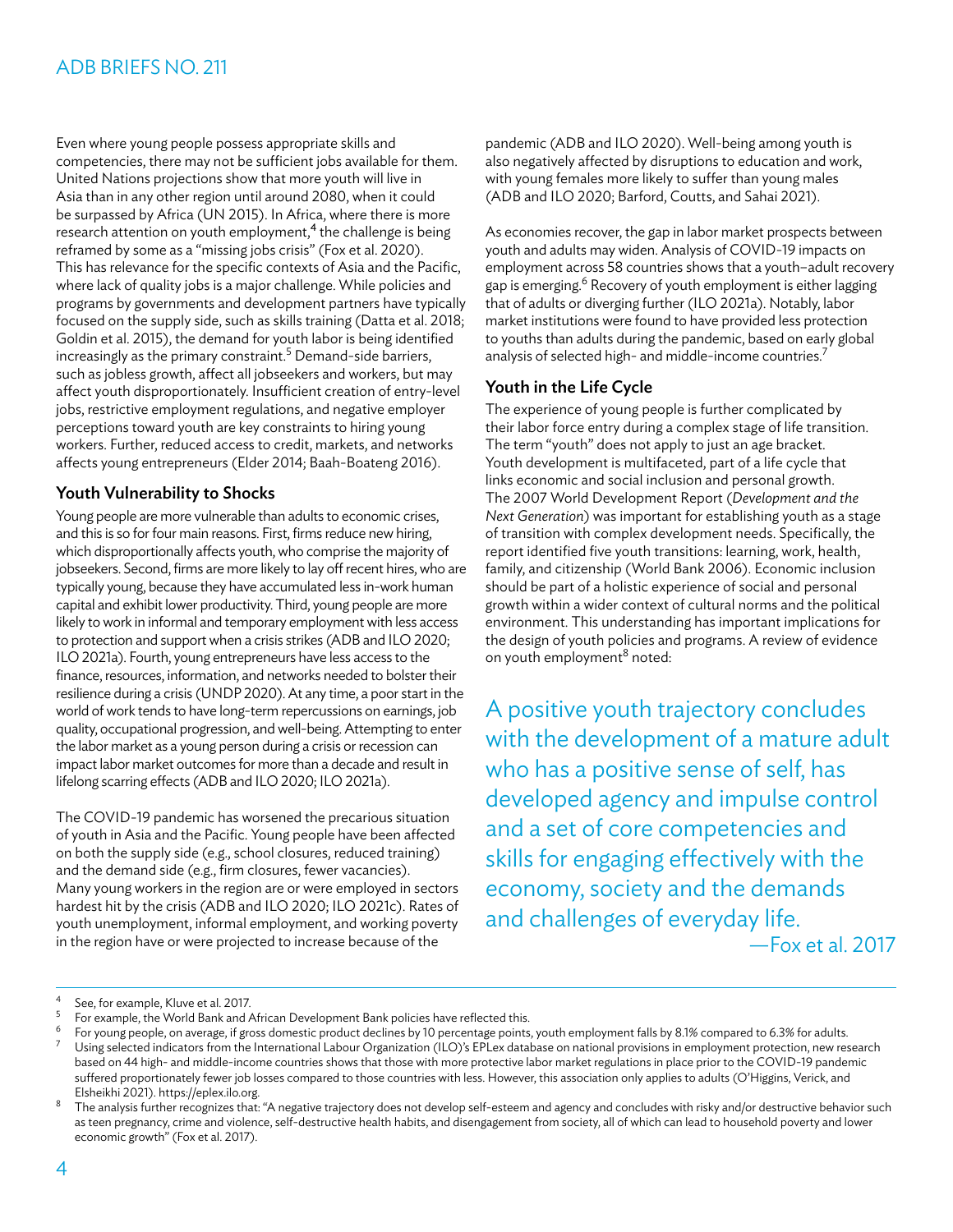Within the youth phase of the life cycle, the work transition is itself complex. The pathways young people take into, out of, and within the labor market are increasingly nonlinear. Not only is the school-to-work transition a challenging time, but more and more young people also need support during (i) work-to-work transitions, for example because of tenuous employment relations involving gig-economy jobs and casual contracts; and (ii) workto-study transitions, including part-time study, for upskilling and lifelong learning to support job switching and future career progression (NYCA 2020).

# Youth and the Future of Work

Young people's prospects in the labor market are affected by "mega trends" that are shaping the future of work. These trends have direct bearing on the supply of, and demand for, youth employment, with COVID-19 accelerating the pace of change in some respects. Three trends are highlighted: demographics, Industry 4.0, and climate change.

Demographics, through patterns of fertility and longevity, determine the size of the working-age population and the cohort of young people. Across Asia and the Pacific, there is a varied landscape of demographic transitions. ADB's Strategy 2030 notes:

There are over 2 billion individuals under the age of 30 living in Asia and the Pacific, representing 54% of the global youth population. Favorable demographics or demographic dividends are often correlated with strong economic development and social progress, but this is contingent on the ability of developing member countries to offer quality jobs and maximize workers' productivity. —ADB 2018

The age distribution of the population (current and projected) sets the basis for the policies that can unlock the productive capacity of working-age people. Economies in East Asia, including the People's Republic of China and the Republic of Korea, have been able to reduce substantially their dependency ratio (i.e., nonworking-age to working-age population) while maintaining growth in gross domestic product and average wages alongside lower youth unemployment rates (World Bank 2012).

Industry 4.0 is changing tasks within occupations and therefore also the skills required to perform them. Many young people are still taught with out-of-date curricula and pedagogy, which means they are not well prepared for the demands of a fast-changing labor market. In Southeast Asia, job creation should be greater than displacement in key industries by 2030, creating new opportunities for young workers (ADB 2021a). There is a similar picture globally, with job destruction most likely be offset by growth in the "jobs of tomorrow" (WEF 2020). Furthermore, for many existing jobs that will remain, the nature of work performed is being changed by technology. Digital transformation has accelerated during the pandemic, with increased use of artificial intelligence, automation, and the virtual office. The gig economy is providing many jobs for youth and will expand further in the future. Most workers engaged in online and location-based platforms are under the age of 35 (ILO 2021c). These platforms offer some young people the flexibility and autonomy they prefer, but such work may also perpetuate mismatches in aspirations and skills while distancing young people from quality job conditions and access to social protection.

Climate change may be the trend with the greatest impact on the socioeconomic prospects of Asia and the Pacific, with implications for youth skills and jobs. The transition to greener economies brings a mix of job creation, job substitution, job reduction, and job transformation. It can create significant fragility in people's livelihoods, especially those in vulnerable and marginalized communities at risk of climate-induced shocks. Climate change may generate over 100 million jobs globally by 2030, but close to 80 million jobs could also be lost (UN 2021). Anticipating these changes has particular relevance for students, young jobseekers, and young workers, given that "young people generally tend to have stronger aspirations for work that benefits society, in this case by contributing to environmental sustainability" (Chacalta and Dasgupta 2021). As governments "build back better" from the pandemic, youth may benefit from employment and entrepreneurship opportunities through green growth and green jobs, particularly in renewable energy and sustainable tourism $9$ (Chacalta and Dasgupta 2021).

# COMPREHENSIVE AND INTEGRATED SOLUTIONS

The preceding section showed that young people face complex realities and multiple constraints in their experience of securing employment. Policies and programs to support youth employment are evolving in response to a better understanding of the multifaceted and complex challenge. It is recognized that raising aggregate demand is the best way to increase job opportunities for all workers. Yet, a rising tide does not lift all boats. Young people get left behind; particularly vulnerable youth who experience other drivers of disadvantage including location (urban, rural, remote),

UN Global Initiative on Decent Jobs for Youth Thematic Plan 4. Green Jobs for Youth. [https://www.decentjobsforyouth.org/wordpress/wp-content/](https://www.decentjobsforyouth.org/wordpress/wp-content/uploads/2017/08/Thematic-Plan-4-Green-Jobs.pdf) [uploads/2017/08/Thematic-Plan-4-Green-Jobs.pdf.](https://www.decentjobsforyouth.org/wordpress/wp-content/uploads/2017/08/Thematic-Plan-4-Green-Jobs.pdf)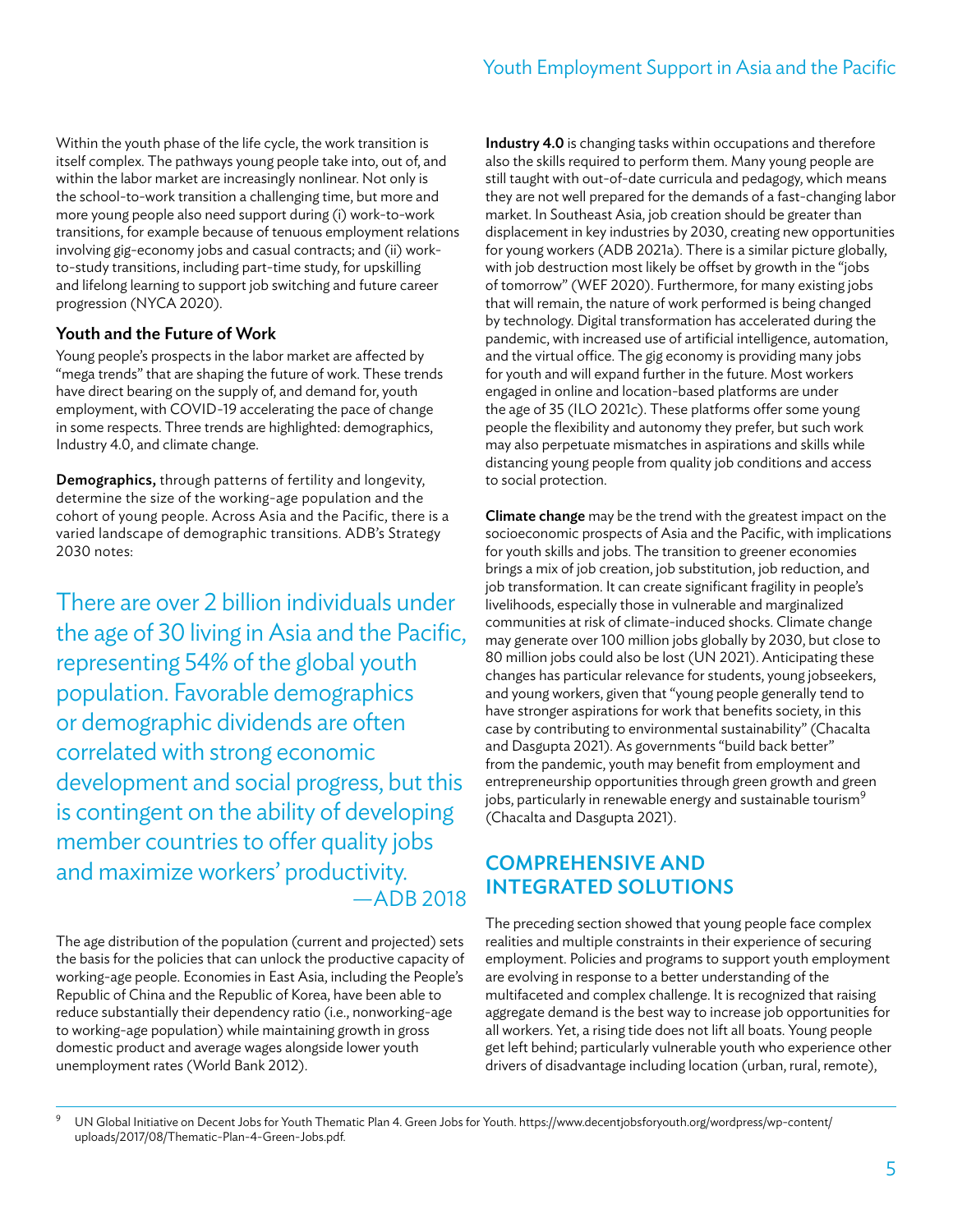disabilities, gender, and informality. Targeted youth measures are required and work best when they are part of a multidimensional approach that combines supply-side, demand-side, and intermediation interventions. This section discusses the main types of youth employment support, with insights about how they are best delivered. It then highlights features of effective integrated approaches, providing examples of leading programs from the region and elsewhere.

# Types of Youth Employment Support

The main types of youth employment support are categorized in Figure 2. They are best delivered in combination with one another and tailored to context. Context spans social, economic, cultural, and political environments and links with the individual circumstances of the young person.

### **Supply-Side Interventions**

Developing Youth Human Capital: Skills Training. Skills training has been the most common type of youth employment program. Training programs improve employment and earnings of youth, with larger effects in low- and middle-income economies than high-income ones. Results are greatest when training is combined with other types of support. The combination of skills training and entrepreneurship promotion can work well where job opportunities in the formal sector are scarce (Kluve et al. 2017).

Types of skills training and delivery modalities have been evolving rapidly in response to employer needs and skills gaps. To develop

a future-ready workforce, young people should be trained in technical, digital, and soft skills, with the latter including workplace values, self-respect, and communication. Instruction is delivered in the classroom, online, or on the job. Focusing on what employers value increases effectiveness and can be achieved through workplace exposure (Almeida, Behrman, and Robalino 2012). Quality apprenticeships and internships, as well as greater private sector input into the curriculum, can enhance job-specific skills and ease the school-to-work transition (Generation Unlimited 2020).

Evaluations are ongoing to learn more about the content and length of training that is effective for different types of youth. Tailored provision works best, recognizing the specific constraints faced by individual youth. Incentive-based payments for training providers to target marginalized youth and strong profiling mechanisms are highly effective features of training programs (Datta et al. 2018). Training initiatives that enable workers to move into in-demand sectors are among the most successful. They help overcome key sectoral or spatial mismatches in the labor market (McKenzie 2017). Finally, in the entrepreneurship field, there is a new wave of alternative training programs that are not limited to traditional business areas such as accounting, marketing, and human resource management. The new wave incorporates the use of psychology and heuristics, is sensitive to gender, provides assistance from peers and mentors, and customizes practices to the local context. These approaches are found to improve business success (McKenzie 2020).<sup>10</sup>

### Increasing Youth Access to Wage Employment: Wage

Subsidies. Wage subsidies can increase the hiring of young workers. The transfers can be to the employer (to reduce wage costs) or to the employee (to increase income from working). Initiatives



 $10$  There is significant heterogeneity in results.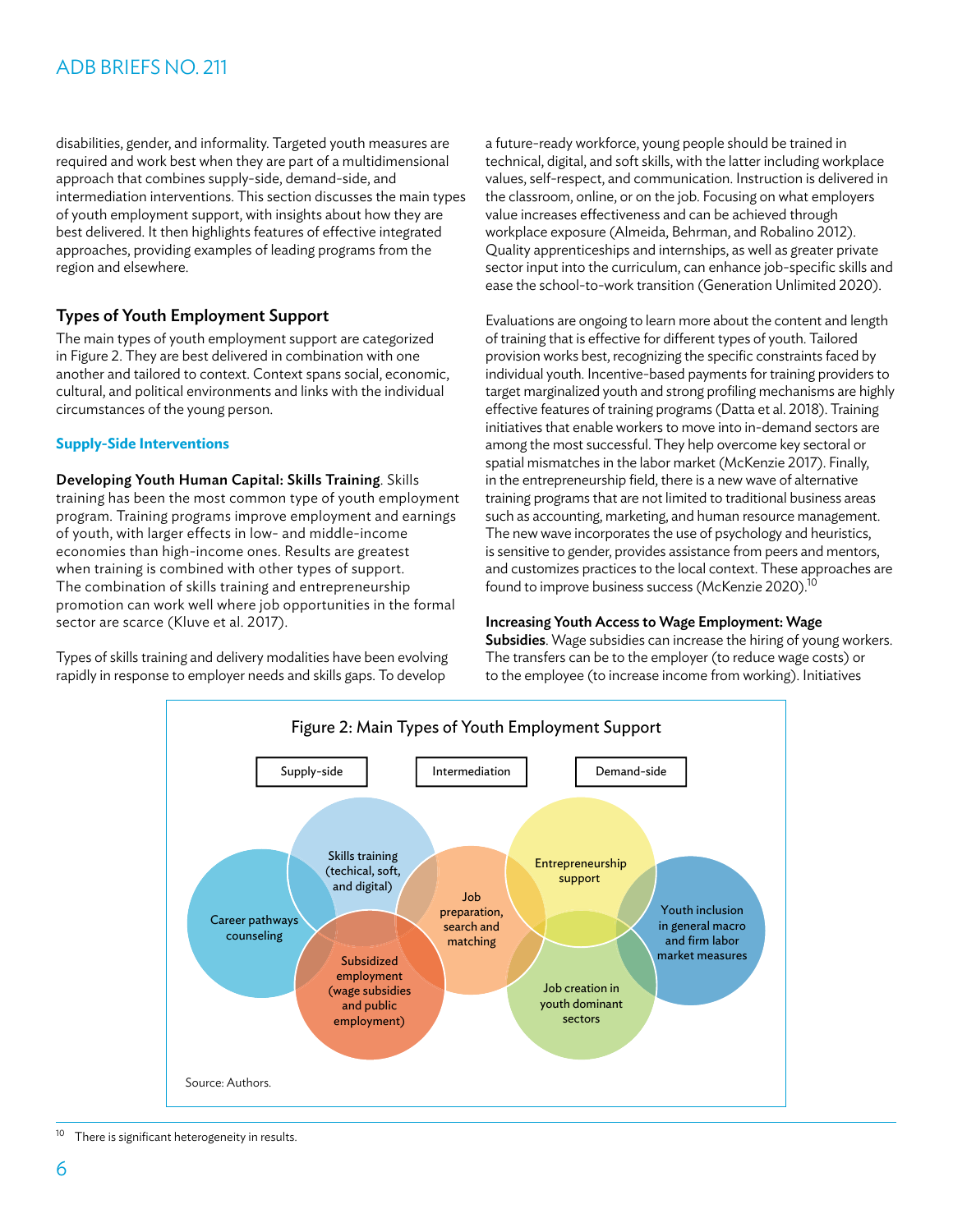that reduce both the employer's social security contribution and wage costs (through a subsidy) can have a large positive impact on employment. Subsidies work best when a young person gains formal employment experience and acquires on-the-job knowledge and skills that increase their productivity and therefore employability. In addition, information asymmetries are reduced as employer and employee get to know each other, which can lead to a longterm job offer. Subsidies are particularly relevant for youth whose (perceived) marginal productivity may be below market wages. Providing subsidies to employers can incentivize more job search among youth, because the latter believe there is more opportunity to find work. Employee-side subsidies can be used to better target specific disadvantaged groups (Kluve et al. 2017).

Effects of wage subsidies are typically short-term and do not last much beyond the subsidy period (Datta et al. 2018). On this basis, they are best paired with additional training, which can be provided through apprenticeship schemes (Kluve et al. 2017). Combining wage subsidies with job-matching services can also improve outcomes (Goldin et al. 2015). Impacts of wage subsidies can be limited if the target youth would have been hired anyway (deadweight) or if noneligible workers are laid off or overlooked in favor of targeted young workers (substitution). Conditionalities for employers are important to ensure intended behavior, e.g., to prevent firms churning their workers to exploit access to financial assistance (Bördős, Csillag, and Scharle 2016). There can also be issues with stigma: firms may avoid hiring eligible youth because of perceptions of low productivity; or vulnerable youth may find eligibility degrading and avoid participation. Take-up among employers of subsidy schemes can be improved by wide dissemination of the benefits and efficient administrative procedures (Generation Unlimited 2020).

The short-term nature of wage subsidies makes them particularly relevant to crisis or shock situations. They can help employers retain workers, underpin incomes of vulnerable workers (including youth), help keep businesses afloat, and support aggregate demand.<sup>11</sup> If schemes are stopped abruptly, jobs can be lost. Yet, if they stay in place too long, they risk propping up jobs that are unviable. The targeting of specific groups also needs to be carefully managed to avoid becoming distortionary over time, blocking hiring of other workers in need (OECD 2020).

### Directly Creating Jobs for Youth: Public Employment

Programs. Public employment programs (PEPs) are another subsidized intervention that creates short-term work for the unemployed. The temporary nature of the work can make it more of a safety net and is thus different from, and complementary to, creating long-term jobs in the private sector. Again, these schemes can play an important role during crises, recessions, or seasonal shocks when labor demand is low. Their significant capacity for targeting makes them a relevant policy instrument to support vulnerable youth.

PEPs provide income generation for eligible households, often when revenue alternatives are scarce. Improved food security and increased consumption can bring wider benefits to local community development. Through job-ready skills acquisition, PEPs can also play an important part in mitigating human capital depreciation when individuals are detached from the labor market. Other gains for the youth include reductions in antisocial behavior and increases in social integration. For a multilateral development bank, public employment programs can be integrated into infrastructure projects, community works, and social development schemes. When the impacts of improved market functioning or quality of life from enhanced assets and services are accounted for, the benefits of PEPs can be wide-ranging.

There are multiple design options for PEPs, which can affect how benefits are realized by recipients and the wider labor market and community. Analysis of the Mahatma Gandhi Rural Employment Guarantee Act in India found that labor market participation increased especially for women while the gender wage gap decreased. Youth-specific evidence is still thin, but key design insights are emerging to maximize outcomes for young workers. For example, additional support such as training and placement assistance can be integrated into PEPs and it is better to provide these in-kind services directly rather than offer additional income for young people to procure such services independently. Also, explicitly identifying youth for participation in household-targeted programs reduces the likelihood that potential young participants are inadvertently excluded (Lieuw-Kie-Song, Puerto, and Tsukamoto 2016).

### **Intermediation Interventions**

# Preparing Youth for the Labor Market and Connecting

Them to Employers: Employment Services. Employment services help youth secure a first job and navigate subsequent labor market transitions. These services are provided by public or private agencies, or jointly by the two. Key types of support include job matching, career counseling, and connection to training and retraining opportunities. Job search assistance generally increases the number of interviews offered, jobs offered, and jobs secured. It can also help youth secure higher-quality employment. However, not enough is known about the extent to which young people who receive support might displace other young jobseekers who did not access employment services (JPAL 2018). Additionally, much of the impact evaluation of employment services has been conducted on high-income economies (Kluve et al. 2017).

Addressing job information asymmetries in lower-income economies generates good results for youth employment. Giving employers clearer information about a young person's competencies and skills generates positive returns. Providing job boards and transport subsidies to employment centers in urban areas can help youth in marginalized rural communities find jobs (JPAL 2018). In general, measures to overcome spatial constraints,

<sup>&</sup>lt;sup>11</sup> See ADB Blog: How the Pandemic Changed the Way We Think About Quality Jobs. Paul Vandenberg and Helen Osborne. 15 December 2021. <https://blogs.adb.org/blog/how-pandemic-changed-the-way-we-think-about-quality-jobs>.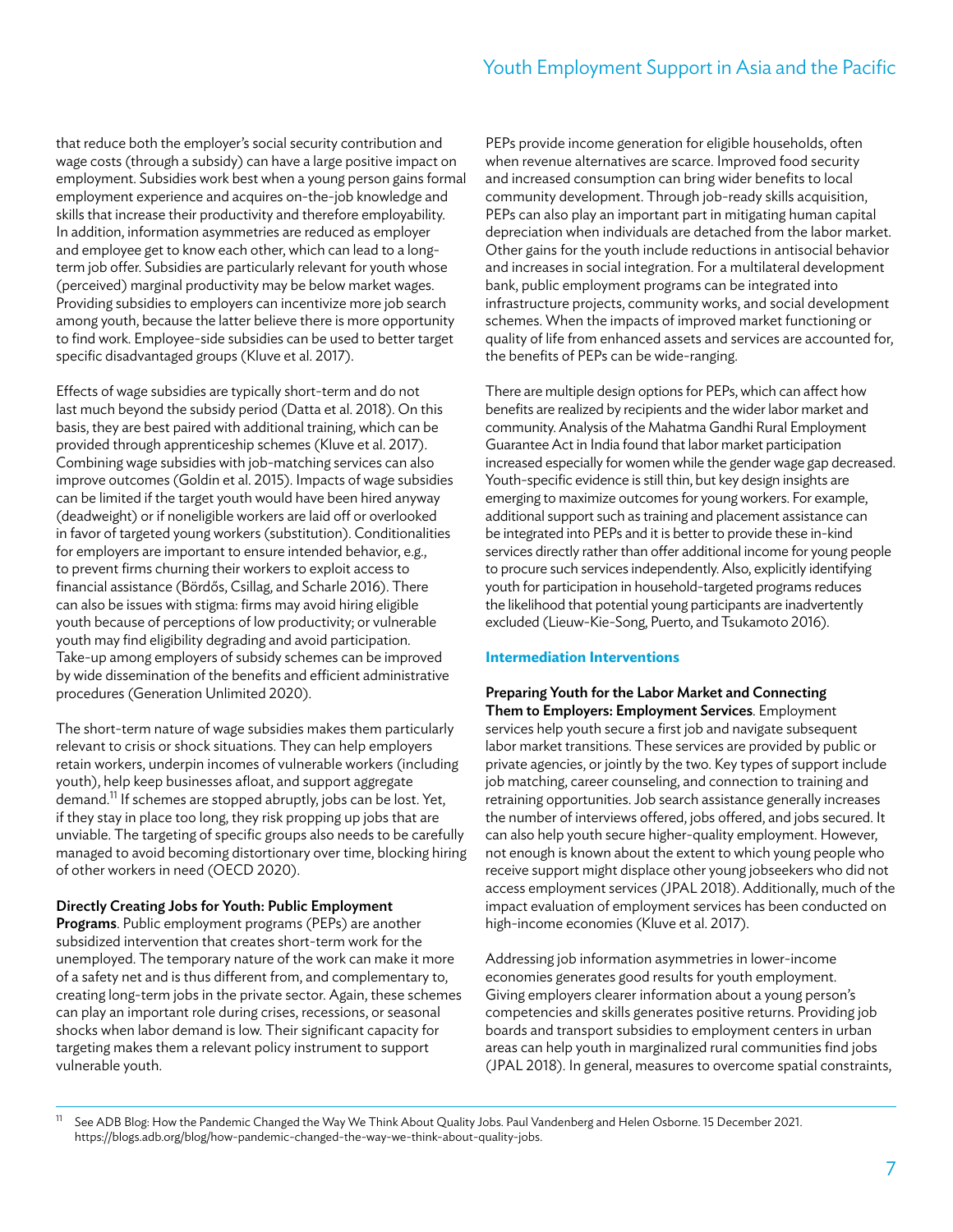e.g., transport subsidies to reach work and support for international migration, are promising (McKenzie 2017; Fox et al. 2017). However, less is known about the longer-term impacts of employment services, with indications that impacts can fade more quickly than for interventions that focus on human capital accumulation, i.e., training (Card, Kluve, and Weber 2018).

Employment services are best delivered in combination with other types of support (Datta et al. 2018). For example, in Mongolia, youth satellite centers in major universities allow students to seek a range of assistance (Avila 2021). An ADB review of youth job-matching platforms in the region found that: "Most models provide job matching in combination with other services… . The online job portals that are originally designed to enhance the transaction between jobseeker and employer are increasingly seeing the benefits of expanding services into career orientation, job search assistance, and post-placement support to improve the quality of matching" (ADB 2021b).

Digital solutions are fast becoming mainstream with the growing use of online job-matching platforms (Avila 2021). Making services available on smartphones and in local languages helps reach lower-income groups, who may only access the internet through their phone. Providing voice options, in addition to text, can help serve those with low literacy. Governments are increasingly providing employment services digitally, alongside private sector innovations. Google has launched Kormo Jobs, a job-matching smartphone app that uses artificial intelligence, in Bangladesh, India, and Indonesia. The app targets unemployed urban informal workers, recent urban migrants, and especially post-secondary youth seeking entry-level jobs, and typically connects them to jobs with small and medium-sized enterprises that cannot normally be found online. Youth can also learn new skills and build a curriculum vitae by using the app (World Bank n.d.). Young people without any access to the internet, however, risk being left behind.

### **Demand-Side Interventions**

### Boosting Aggregate Demand: General Labor Market

Measures. From a policy perspective, increasing aggregate demand for labor is a key way to enable more young people to access employment. A robust business sector will determine the availability of jobs for youth. Labor market regulations—which set the costs of hiring and laying off youth and the incentives for human capital investment and industrial strategy—will affect the demand for formal and informal labor. Measures to promote dynamism and innovation among firms and encourage inclusive hiring will generate a buoyant labor market where young people can have access to job opportunities. Many measures will not be youth-specific but can be designed and implemented to be

relevant to the needs and aspirations of young people. Investing in value chains and/or sectors that employ, or have potential to employ, a large share of youth can also expand access, including for new labor market entrants. Targeted youth employment programs are best delivered within this wider enabling environment of jobs-rich and inclusive economic growth (ILO 2020; ADB and ILO 2020).

### Supporting Youth to Run Businesses: Youth Entrepreneurship

and Self-Employment. Supporting young people to start and grow a business is a way for youth to contribute directly to increasing demand for labor. Promoting entrepreneurship among young people can yield positive employment and earning results for youth in low- and middle-income countries (Kluve et al. 2017). Impacts of such programs tend to be greater for youth than other disadvantaged groups such as social assistance recipients or women (Cho and Honorati 2013). Since 2011, there has been a significant uplift in investments in youth enterprise development: half of the youth employment policies introduced in Asia and the Pacific have included entrepreneurship promotion (Weidenkaff and Witte 2021).<sup>12</sup> This increase is largely a response to the lack of decent wage employment for youth in low- and middle-income countries.

For some youth, entrepreneurship can provide an alternative employment pathway in which a young person creates her own livelihood (Generation Unlimited 2020). If successful, young entrepreneurs can work as active agents and drivers of economic growth and social innovation. They can become job creators and provide economic opportunity for other youths. There is some evidence that young entrepreneurs are more likely to hire young workers and pay them more compared with older entrepreneurs.<sup>13</sup> There is an important distinction between young people who become self-employed as a coping or survival strategy, given scarcity of other options (known as "necessity" entrepreneurs), and youth who seek profit and productivity through business creation and innovation (known as "opportunity" entrepreneurs) (GEM n.d.). More than half of young entrepreneurs in Asia and the Pacific (and in sub-Saharan Africa and Europe and Central Asia) are self-employed in subsistence agriculture (Weidenkaff and Witte 2021).<sup>14</sup> Careful differentiation is required in the design of programs to benefit different types of young entrepreneurs.

Entrepreneurship promotion programs work best for youth when they provide a "package approach," combining financial and nonfinancial services (Cho and Honorati 2013) and when they remove the structural barriers that micro and small enterprises face in the market (Flynn et al. 2016). Successful initiatives enable young entrepreneurs to access finance,<sup>15</sup> trade in markets (e.g., value chain initiatives), join networks of peers and mentors, and build the necessary mindset and

<sup>&</sup>lt;sup>12</sup> Based on analysis of ILO Youth Employment Policies and Legislation (YouthPol) database.<br><sup>13</sup> For more information, see<https://www.decentjobsforyouth.org/theme/youth-entrepreneurship-and-self-employment#What>.<br><sup>14</sup> Ba

Access to finance is particularly critical, but its impact is only durable when combined with nonfinancial support. Grants and loans both play a role for young entrepreneurs, depending on the profile of the targeted youth. Many factors influence financial inclusion and the effectiveness of financial support, from gender and cultural norms around financial ownership in a household to low levels of trust in financial institutions. Building the capacity of financial providers to cater to young entrepreneurs can encourage the provision and uptake of youth-friendly products (Generation Unlimited 2020).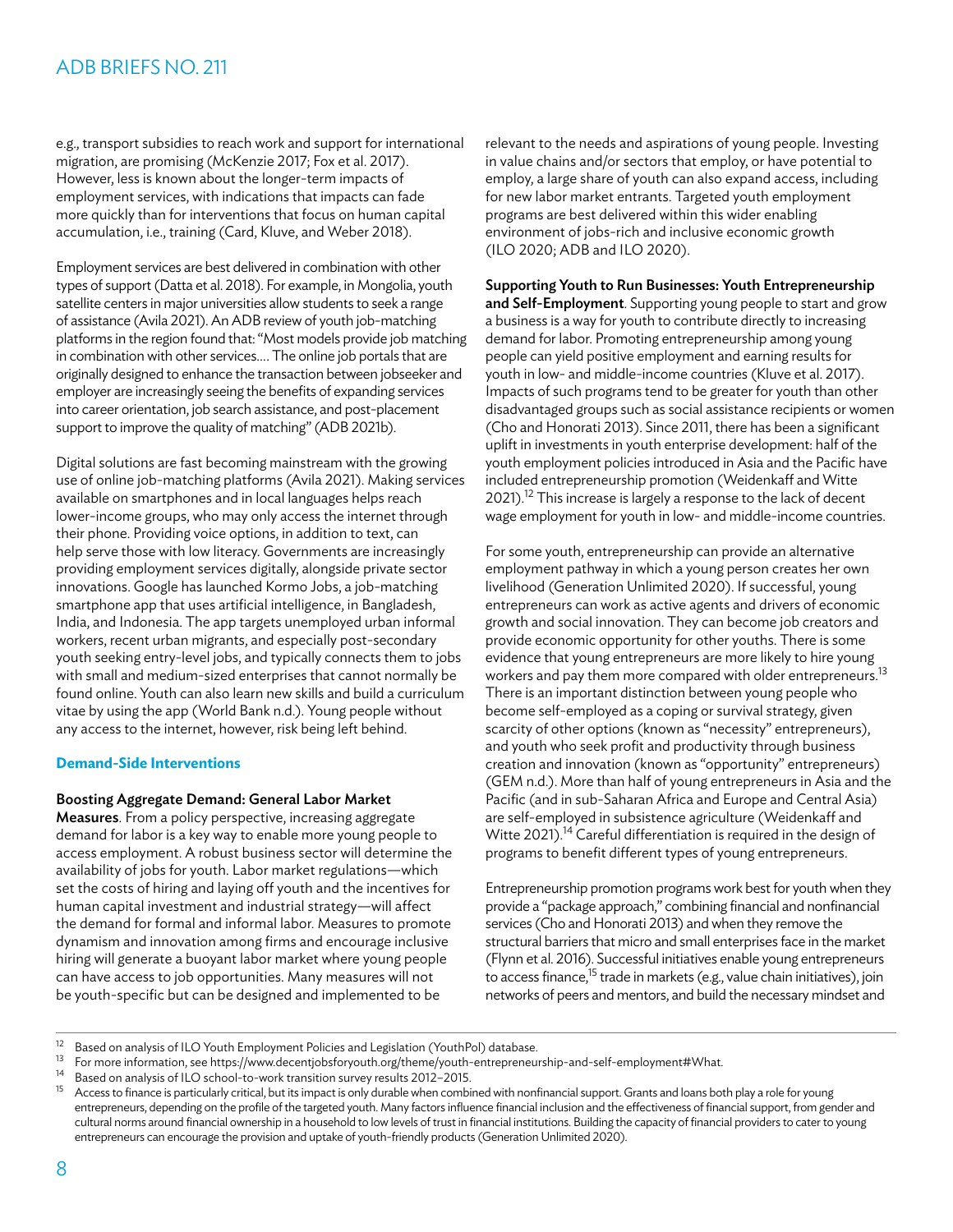Recognizing that young people are social and culturally embedded, meanwhile, requires a more profound shift in understanding what work means in the lives of young men and women. How young people need to negotiate personal and family interests, and their ability to reflect on how to invest in different social relationships either financially or in other ways, is an element that could be much more strongly reflected in youth-work interventions, in order to align with the aspirations of youth. —Flynn et al. 2016

competencies to thrive as business owners (McKenzie 2020). The "Skills Training" section of this brief outlines new insights in emerging types of entrepreneurship training, such as psychology-based and gender-oriented training.

Taking a markets-based approach to entrepreneurship also means designing programs that avoid simply redistributing opportunity, i.e., that do not lead to net gains in employment overall (Weidenkaff and Witte 2021). Directing youth away from sectors with high market saturation helps (new) businesses compete (McKenzie and Puerto 2017). Supporting youth-led businesses to access new "future of work" markets is gaining traction, notably digital start-ups and green entrepreneurship, and is in line with

social and environmental goals (Guelich and Bosma 2019). Regulations and standards that will help young people self-employed in the gig economy to be productive and well protected are also important (ILO 2021c).

### What Works in Integrated Youth Employment Approaches

The most effective youth employment programs address multiple challenges by combining different types of initiatives tailored to context and the individual profiles of targeted youth (Datta et al. 2018; Kluve et al. 2017; Chacaltana and Dasgupta 2021). Such initiatives span three critical dimensions:

- Activating the inactive and improving the employability of youth (labor supply).
- Orienting youth to the job market and matching them with employers (labor intermediation).
- Creating jobs for youth—with a focus on improving quality of employment—and supporting youth as innovators and job creators (labor demand).

Integrated programs can benefit from specific additional design elements to connect the various components. These elements include integrated monitoring and evaluation frameworks and interministerial coordination teams, or incentives for firms to hire youth from certified training programs.<sup>16</sup>

In the following section, we identify six design features that underpin successful integrated programs, based on available evidence. These features stand out in the literature specific to youth employment (some can also apply to labor market programs for other disadvantaged populations, such as women or people with disabilities). They relate as much to program content as delivery modality, noting that the "how" of program support is often as important as "what" is provided (Kluve et al. 2017). Box 3 highlights key features from five integrated programs in the region and one from Africa.

# Box 3: Case Studies of Integrated Youth Employment Approaches

### Case 1: Vision Plan Program, Republic of Korea

The Vision Plan Program in the Republic of Korea is a comprehensive not in employment, education, or training (NEET) reduction and employment support program, specifically addressing the limitations of previous programs that focused only on job placement. The program offers a broad range of tailored services. Technical and employability skills are developed through academic and vocational training. This is delivered alongside psychosocial support as well as art, music, and physical activity courses, to build social skills and promote mental health and well-being. To tackle the root causes of the challenges that young people face, the program also works with their families (family coaching) and local communities (neighborhood activists' training

and networking). Young people codevelop self-growth plans one-onone with social workers, focusing on their personal and professional journey. These plans include self-monitoring which incentivizes individual responsibility. The program led to a 6% decline in the NEET rate and an 8% increase in the number of youths looking for a job over 3 years, compared with a control group (Park et al. 2020).

### Case 2: Nepal Employment Fund

The Nepal Employment Fund was launched in 2008 through a bilateral agreement with Switzerland. The fund provides training and employment placement services to disadvantaged, lowincome, and often unemployed, youth. The fund administers

<sup>16</sup> The World Bank evaluated its Youth Economic Inclusion project in Tunisia and found that the social rate of return increased for both the demand-side and supply-side initiatives as a result of the integrated approach (Datta et al. 2018).

*continued on next page*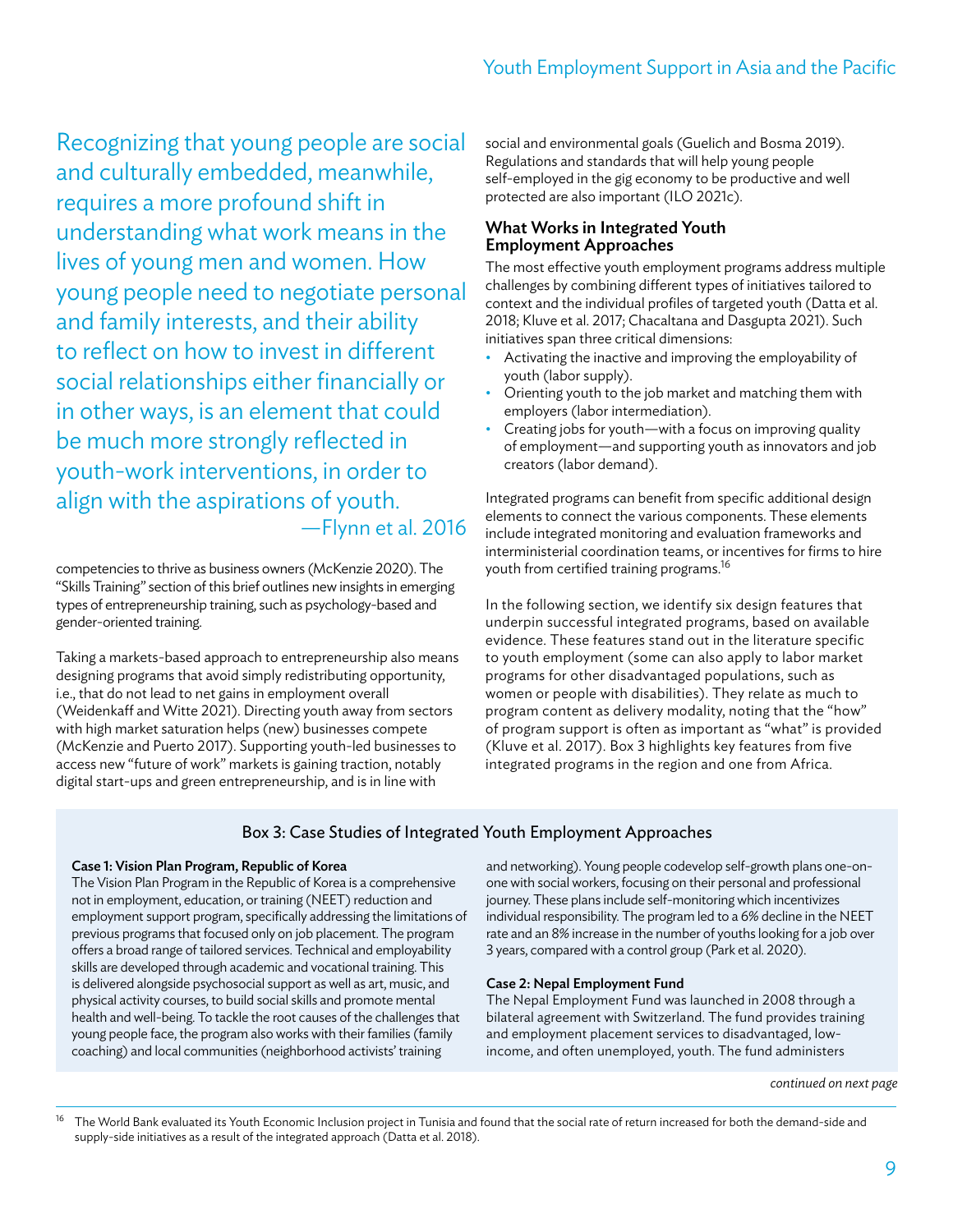### Box 3 *Continued*

various programs through a competitive bidding process. Adopting a differential pricing mechanism, service providers are incentivized by awards if they agree to train (and place) more young people from disadvantaged and vulnerable groups. An evaluation 3 years after participation in the training program demonstrated that nonfarm employment increased by 15%. The program also generated a gain in average monthly earnings of 72%. The employment impact for women was significantly larger than for men. Women aged 16–24 experienced the same improvements as slightly older women (aged 25–35) who are also classified as youth in Nepal as the national definition is 16–40 years of age (World Bank 2016).

### Case 3: JobStart, Philippines

JobStart is a full-cycle youth employment facilitation program, administered through municipal Public Employment Service Offices in the Philippines. It targets youth aged 18–24 who are NEET, particularly those from low-income households. It aims to shorten the school-to-work transition of participants. Eligible youth must have a high school education and either no or less than 1 year of work experience. Services span registration, employment assessment, a custom 10-day Life Skills Training Program, one-onone career coaching, career guidance, and technical skills training. Those ready for a job are referred to employers (wage employment pathway). Hiring subsidies or wage supplements are provided to prequalified employers to cover a young person's nonwage employment cost. Networks of local employers are developed to match job-ready youth with jobs. Internships with employers are offered to those not ready for job referral (training and internship pathway) for up to 3 months, which pays at least 75% of the minimum wage. Following a donor-funded pilot (financed by Asian Development Bank (ADB) and the Government of Canada), the program was institutionalized in the Philippines through a law passed in 2016. The program has supported almost 20,000 youth (over 50% female), with an overall 67% placement rate. With ADB support, the Department of Labor and Employment is developing a national rollout of the program.<sup>a</sup>

### Case 4: Second Urban Youth Employment Project, Papua New Guinea

The World Bank's \$35 million Second Urban Youth Employment Project in Papua New Guinea (2020–2025) targets at-risk youth in urban centers, typically those engaged in crime and social unrest. The project recognizes the "complex nature of youth employment" and that generally in the country "solutions were either too short or too fragmented to make a difference." The project has three core interlinked components: Youth Job Corps, skills training, and referral services. The Youth Job Corps component includes 10 days of basic life skills and job readiness

training and 30 days of public works activities aligned to urban development priorities. Youth are engaged to raise awareness of the program and encourage participation in their communities. They can then follow pathways into vocational training and internships and further into jobs, including setting up their own microenterprises (World Bank 2020).

### Case 5: Skills and Employability Enhancement Project, Tajikistan

Tajikistan is creating three specialist Job Centers in tourism, agriculture, and energy as part of an employment and labor migration project. Enhanced employment support will include job counseling services to match a person's interests and skills to potential jobs, with a focus on disadvantaged youth and female jobseekers. Job counseling will use updated digital equipment and new aptitude-testing software. Training in soft skills and digital skills will be provided. Training certification and verification will be developed in collaboration with the private sector. The project will also promote broader labor market reform measures, including reclassification of occupations and better employment data. Job Center graduates are expected to be able to earn an annual wage 10% higher than the minimum wage in the targeted sectors. The delivery of services will be gender sensitive, including free childcare services and stipends for young women. The project is financed by the Asian Development Bank and runs from 2020 to 2027 (ADB 2020).

### Case 6: Harambee Youth Employment Accelerator, South Africa

A leading approach outside Asia is from South Africa. Established in 2011, Harambee is a leading youth employment accelerator in South Africa that is now providing lessons for similar activities in other countries. By working with partner employers, Harambee helps disadvantaged youth overcome the multiple forces of entry-level exclusion and make successful transitions into first and subsequent formal jobs (Altbeker 2015). There is a specific focus on 'bounce back,' i.e., continuing to provide support to youth who fall out of a first job and into unemployment or inactivity. Positive results led to a collaboration with government to take the model to scale as part of the public employment service. Harambee is now a lead delivery partner for the Presidential Youth Employment Intervention. The model shows that providing publicly certified skills assessments to both jobseekers and hiring firms increases employment by 5% (relative to a control group) and earnings by 34%. It also improves job seeking by tailoring the search to jobs aligned with a person's highest skills. Firms gave 11% more interview invitations to applications that included skills certification, relative to those not certified (Carranza et al. 2020).

<sup>a</sup> For more information on the JobStart program, go to [https://www.adb.org/sites/default/files/project-documents/49117/49117-004-rrp-en.pdf;](https://www.adb.org/sites/default/files/project-documents/49117/49117-004-rrp-en.pdf) [https://www.adb.org/sites/default/files/publication/396081/adb-brief-084-youth-not-employment.pdf;](https://www.adb.org/sites/default/files/publication/396081/adb-brief-084-youth-not-employment.pdf) and [https://www.dole.gov.ph/jobstart](https://www.dole.gov.ph/jobstart-philippines-program/)[philippines-program/](https://www.dole.gov.ph/jobstart-philippines-program/).

Source: Authors.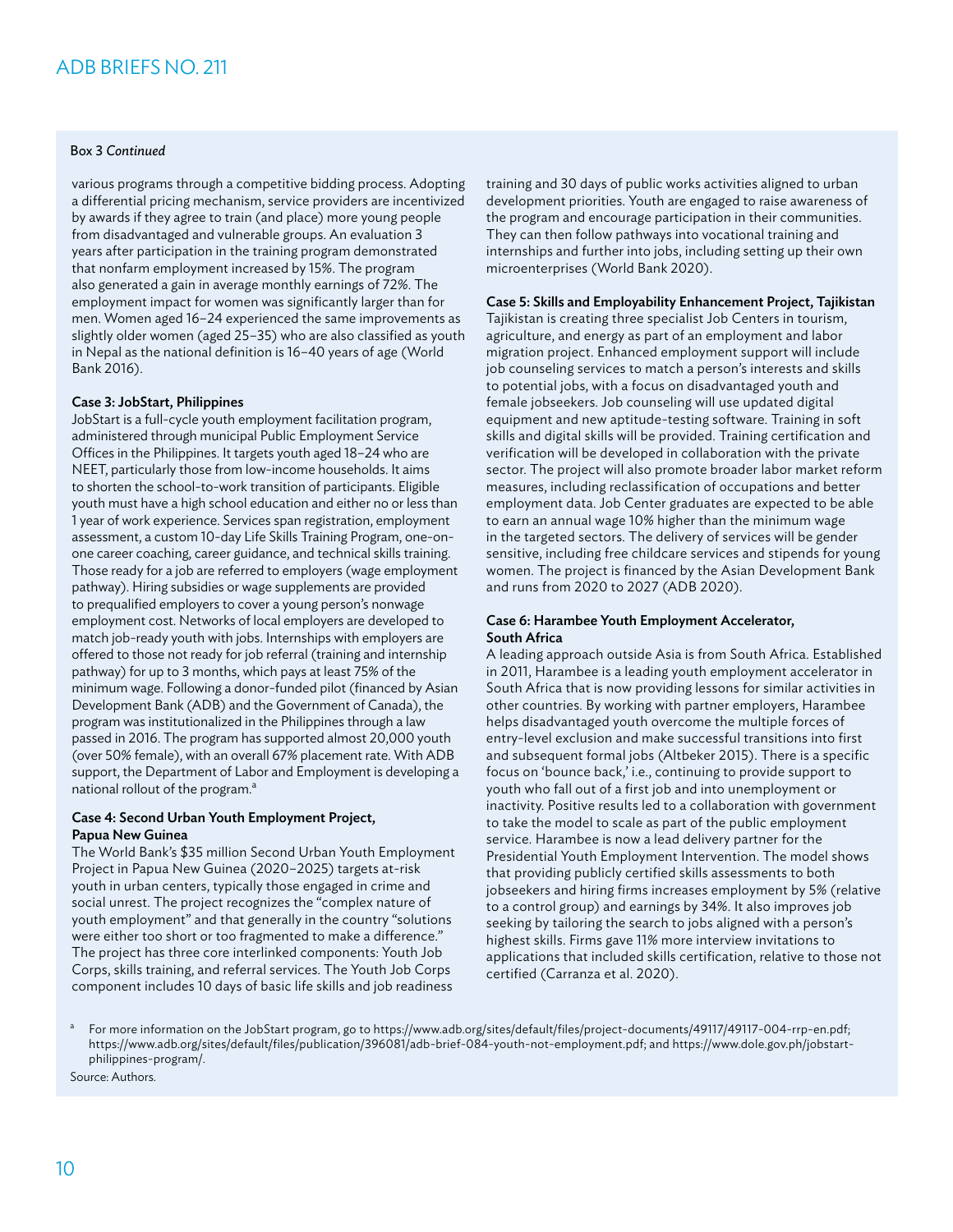### Start with understanding the different dimensions of the local context that constrain youth's readiness and access to

work. Program design needs to begin with an assessment of the varied dynamics of the target youth's local context, noting the complexity of their stage of life transition: the economic, social, cultural, and personal challenges that hinder smooth transitions into the world of work. Strong diagnostics are important: they can reduce the risk that integrated approaches for youth may fail to identify proper priorities or become "solutions to poorly diagnosed problems," resulting in a "shotgun approach" that "may lead to inefficient program components… . We believe employment programs fail because they are based on faulty assumptions and diagnosis … [and therefore] rapid, accurate diagnosis in each context is key" (Blattman and Ralston 2015). Diagnostics do not need to start from scratch and can build on existing analytical work (Datta et al. 2018).

Coordinate multiple stakeholders in line with the complexity of young people's needs. Integrated programs require collaboration across a broad range of partners. For example, labor intermediation depends on educating employers to spot talent for business growth and improve hiring practices, as well as supporting training providers and employment services to guide youth in navigating job search and work experiences. The Vision Plan Program in the Republic of Korea (case study 1) works with community groups and young people's families to tackle key personal and social constraints among target youth. This reflects the complexity in the issues that hold back young people from making successful transitions into and within the labor market.

Profile the individual constraints of target youth and tailor support accordingly. Youth should not be considered a homogeneous group. Each young person has multiple and intersectional characteristics and experiences—from level of education to sexual orientation to household income—and these affect their prospects in the labor market. Programs need to profile the individual constraints of youth and provide a personalized combination of support. Full assessment is best conducted in collaboration with multiple stakeholders. In more innovative youth employment programs and services, digital technologies help to diagnose the needs of young people and improve targeting and profiling by combining biometric and spatial data with real-time labor market information (ILO 2020).

Engage young people in designing their support package and in wider policy reform. Including young people in the development of their career support plan can improve their motivation and commitment. Employment services for youth are shifting towards codesign of labor market "journey maps" by young jobseekers and advisers (Aliva 2021). More broadly, engaging local youth in the design and implementation of programs and policies that affect them can increase relevance and accountability. The motto should be: nothing for youth without youth (YEFG 2021). More work is needed to evaluate the effectiveness of different engagement modalities and build knowledge of how participatory approaches contribute to improved support for youth.

Young people are no longer passive recipients of services and beneficiaries of policies. The young generations are interested in working with public agencies to create and produce results, including involvement in policy design and evaluation.

—Aliva 2021

### Align program design with the aspirations of youth.

Aspirations can be overlooked, but are emerging as an important determinant of program success for young people, in particular in the early stages of their labor market experience. Programs that align support with young people's aspirations about their future work and life journey are more likely to be successful than when expectations and goals are ignored (Gardiner and Goedhuys 2020). Programs may need to address mismatches between the employment young people think they can acquire and what is realistic for those people given their attributes and current labor market opportunities. Aspirations that are too high or too low can lead to frustration and increase the likelihood of disengagement. Recommended mechanisms include career counseling, soft skills development, and the use of role models. Reasonable aspirations motivate effort and action (Gardiner and Goedhuys 2020).

Incorporate strong monitoring and follow-up and adapt to young people's experiences. A strong monitoring system is essential for successful youth employment programs. It increases the likelihood that young participants complete their training or other program targets, achieve good results, and avoid unintended consequences (Datta et al. 2018). Sourcing feedback directly from participants helps ensure support is accessible, relevant, and useful (ILO 2018). Program experience shows that developing feedback loops with youth can help challenge assumptions that sometimes distort program design. These assumptions may include the extent to which young people use social media to search for jobs, are enabled in their household to go out to work, or can overcome mobility constraints.

# A WAY FORWARD FOR YOUTH EMPLOYMENT

Building from the discussion of effective youth employment initiatives, this brief now focuses on the key role for governments in promoting positive labor market outcomes for youth. It highlights policy considerations that underpin the implementation of an integrated support ecosystem to advance youth employment. It then sets out priorities for an inclusive COVID-19 recovery, including the important contribution by development partners.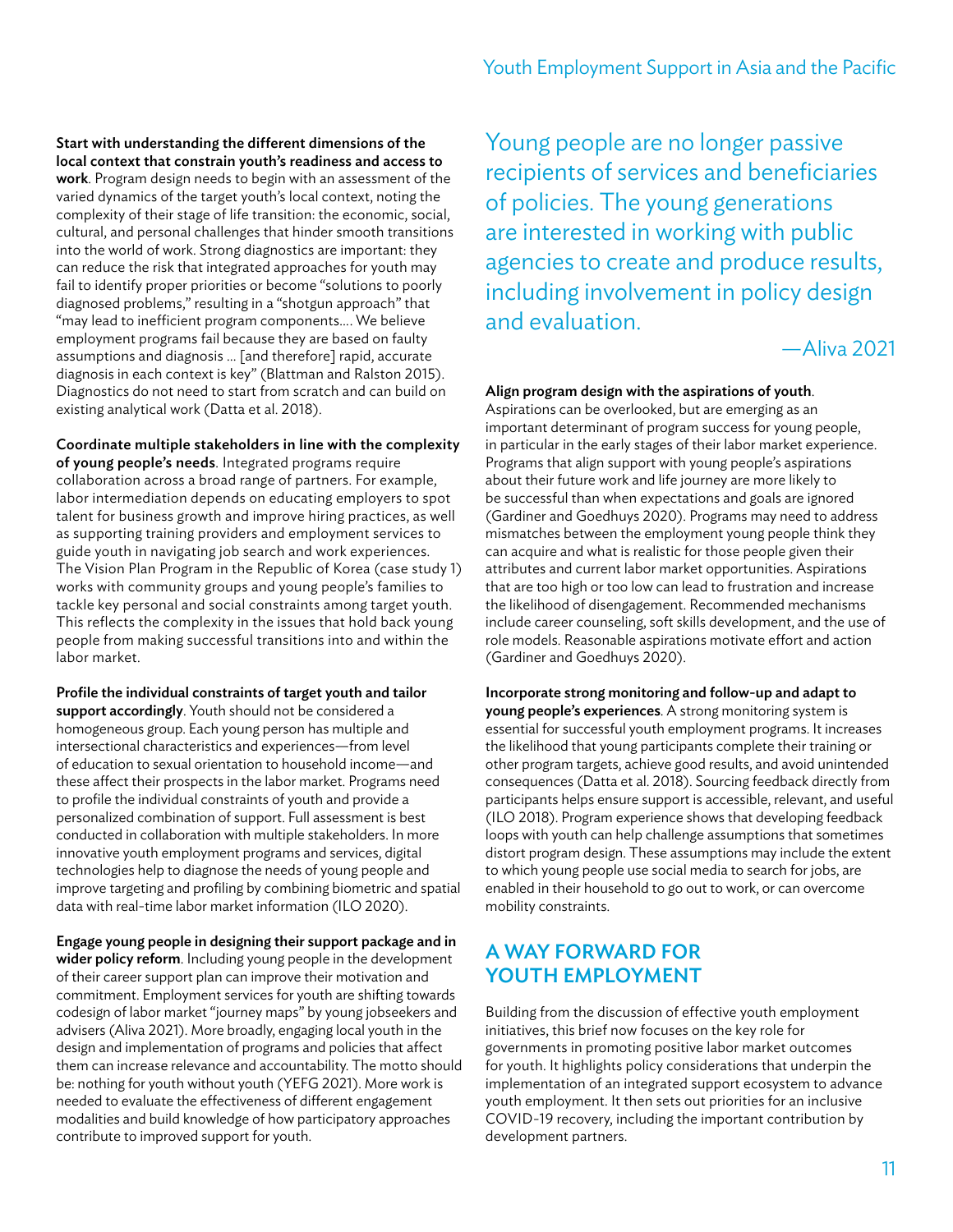# Policy Considerations

Governments need a dedicated policy focus on youth employment to help ensure young people, especially vulnerable youth segments, can actively participate in the labor market. This is promoted as part of the Sustainable Development Goals.<sup>17</sup> First, as discussed, it is important for governments to help in creating an enabling business environment to stimulate demand for labor, including for hard-to-reach groups. Adequate government capacity for youth employment policy is a key underlying condition. This includes the policy and institutional fundamentals of macroeconomic stability; strong infrastructure; effective financial, education, and health systems; and the rule of law (Goldin et al. 2015). As a result, tackling the youth employment challenge is more difficult in fragile and conflict-affected states or during times of socioeconomic stress.

Governments can spur both job creation and policy engagement by the private sector. Enabling the creation and growth of firms will increase the availability of jobs. The private sector can also play an important role in implementing youth employment programs (Box 4).18 For supply-side programs, business is a critical stakeholder in the development of industry-relevant training curricula and in employment services such as job matching. For demand-side programs, firms can take up subsidy schemes and other incentives to hire and train young workers. Cross-sector collaboration between the public and private sectors and with civil society works best.

To deliver integrated youth employment support, governments also need to embed an aligned, interministerial policy approach that cuts across education, health (including mental health), finance, business, labor, and other areas (Box 5).

### Box 4: Large Companies Investing in Youth Employment Initiatives

Standard Chartered, an international bank, has established a \$75 million initiative called FutureMakers. It convenes stakeholders across youth employment, entrepreneurship, and education to support the labor market integration of disadvantaged youth in 35 countries.

Citi Foundation, an arm of the Citigroup financial conglomerate, is a founding partner and colead of the regional Youth Co-Lab entrepreneurship initiative. This is one part of the Foundation's \$35 million economic opportunity program for low-income and underserved youth in Asia and the Pacific.<sup>a</sup>

<sup>a</sup> ADB. 2021. *A Mapping of Youth Job Matching Models and Practices in Asia and the Pacific*. Consultant's Report. Manila (TA 6533). Source: Authors.

# Box 5: Governments with Integrated Youth Policy Approaches

The Republic of Korea has developed cross-government institutional arrangements to support "nurturing youth." A Youth Policy Adjustment Committee coordinates a 5-year youth development plan and monitors and evaluates youth-relevant policies.<sup>a</sup> The committee is under the Ministry of Gender Equality and Family. At local government level, Local Youth Nurture Committees deliberate on major youth policies under the jurisdiction of the mayor or governor. Special meetings are held each year, with experts in the field of youth development and with young people, for setting, implementing, and inspecting youth policies across levels of government (KLRI 2016).

Australia's Department of Education, Skills and Employment gained responsibility for youth affairs, including youth transitions, in March 2021. The department now takes a "pathways approach" to youth, from schooling into employment, and is positioned to deliver on youth aspects of whole-of-government priorities in areas such as mental health. The education minister's title was changed to Minister for Education and Youth to reflect the broader mandate. The government released a National Youth Policy Framework in August 2021, following consultations with young Australians (DESE 2021). The framework has a "strong focus on what young people need to successfully transition into adulthood while maintaining their mental health and wellbeing" (DESE n.d.).

a Information presented at ILO-UNDP regional webinar, 'Youth Employment and Entrepreneurship in Asia-Pacific: Lessons for a Human-centred Recovery,' 6 October 2021. Source: Authors.

The main lesson learned over the past decades and during the COVID-19 crisis is the need for integrated policy responses.

*—*Barford, Coutts, and Sahai 2021

Governments have different options for creating an institutional arrangement to foster aligned policymaking for youth employment. These options, which are not mutually exclusive, include (i) embedding youth as a crosscutting priority across departments or ministries with a mechanism for interministerial or interdepartmental coordination under a government-wide youth policy, (ii) assigning an existing ministry with responsibility for youth, and (iii) creating a dedicated ministry or department for youth. Defining the

 $17$  Indicator 8.b.1 is: "Existence of a developed and operationalized national strategy for youth employment, as a distinct strategy or as part of a national employment strategy." For more information, go to <https://unstats.un.org/sdgs/metadata/?Text=&Goal=8&Target=>.<br><sup>18</sup> Note that the 3ie systematic review (Kluve et al. 2017) did not find any clear indication about the impact

to the table.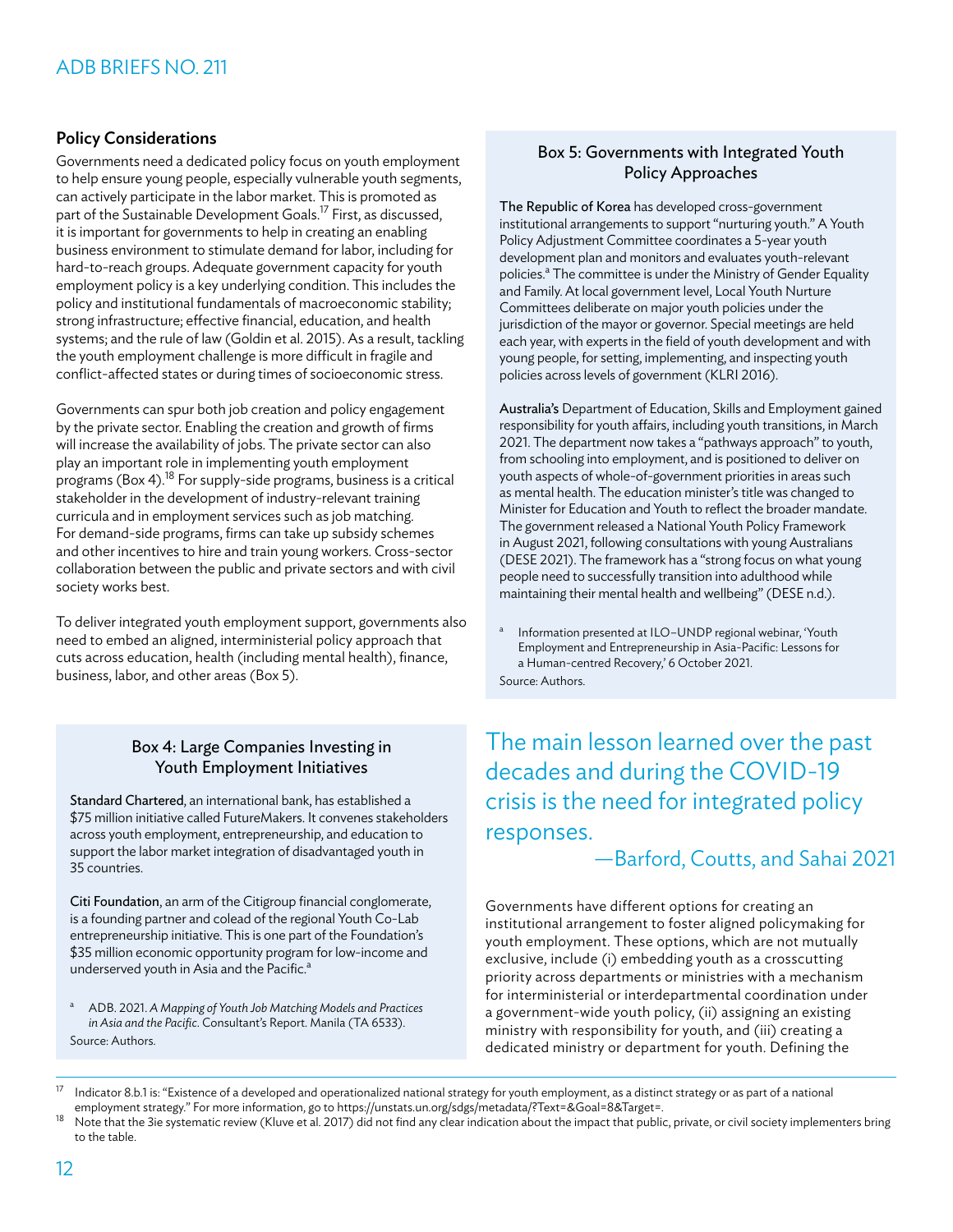structure of decentralization at the national, state or province, and city levels is also important. Further, to facilitate integrated policymaking, governments need to allocate dedicated youth employment budgeting and track a range of indicators to monitor progress, including youth levels of working poverty, mental health, and digital access. In general, through the COVID-19 pandemic, there has been an uplift in interministerial policy coordination on youth employment initiatives (Barford, Coutts, and Sahai 2021).

# Priorities for an Inclusive COVID-19 Recovery

The COVID-19 pandemic has exposed the complexities of the youth employment challenge. Governments need comprehensive and well-coordinated responses to reset the labor market prospects of youth. Near-term recovery priorities for governments to assist youth include job creation measures, active labor market policies (that are holistic and personalized), and improved working conditions (especially for informal workers). A focus on vulnerable youth will help address inequalities that have emerged or worsened during the pandemic. Mediumterm investments can center on structural and labor market transformation, with a focus on inclusivity and specific sectors with potential for substantial youth job creation. These areas could include—but are not limited to—the digital, green, blue, care, and orange (i.e., creative) economies.<sup>19</sup> Other investment mechanisms include support for youth entrepreneurship and eco-sustainable businesses.

Young people are best supported with a balance of general labor market policy measures and youth-specific measures. General measures can benefit youth as well as other age cohorts, whereas youth-specific measures directly target the needs of young people. For example, many governments have directed support to sectors heavily affected by the pandemic (e.g., tourism in Indonesia and elsewhere, garments in Cambodia), which are significant employers of young people (even if a specific intent to target youth was not part of the decision-making). Box 6 highlights selected youth-specific measures in five economies in the region. As a joint ADB–ILO report on youth employment and COVID-19 states:

To support young people specifically during periods of constrained fiscal resources, such as the COVID-19 pandemic, governments need to balance (i) the inclusion of youth in wider labor market and economic recovery measures with (ii) youthtargeted interventions to maximize efficiency in the allocation of resources.  $-$ ADB and II O 2020

# Box 6: Youth-Targeted Employment Measures During the COVID-19 Pandemic

The Republic of Korea introduced a range of coronavirus disease (COVID-19) budget adjustments that included employment for 550,000 young people, assistance for those on low incomes, retraining for redundant workers, and wage support for small merchants. In addition, the young jobseekers' allowance was enhanced (Barford, Coutts, and Sahai 2021). A cash-transfer pilot scheme for 24-year-olds launched in April 2019 in Gyeonggi Province is also providing financial assistance during the crisis, as well as generating lessons for the potential of providing Universal Basic Income on a wide scale (BIEN 2021).

The Philippine government used its annual citizen consultation platform, *Sulong Pilipinas*,<sup>a</sup> to identify priorities for its COVID-19 recovery strategy, and 400 young leaders joined the consultation. Within the agreed policy package was a program to upskill and reskill temporarily laid-off workers, including the provision of online courses, which can benefit youth.

In Malaysia, the government supported the training and hiring of 300,000 unemployed youth by providing financial incentives to firms. It also created a \$487 million skilling and reskilling fund targeted at 200,000 out-of-work young people (ADB and ILO 2020).

In Pakistan, the government increased support to its preexisting *Kamyab Jawan* - Youth Entrepreneurship Scheme, which provides subsidized financing to new and existing young entrepreneurs via accredited financial institutions.<sup>b</sup> Kamyab Jawan also provides training for youth in Industry 4.0 skills and funds bodies for youth policymaking and civic engagement such as the National Youth Council.

At 56 locations of the New Graduates Public Employment Service Offices in Japan, targeted consultation services have been offered since April 2020, specifically for young people who lost job offers as a result of the pandemic. Services span counseling, job-matching, and mental health support (OECD 2021).

- <sup>a</sup> For more information, go to [https://sulongpilipinas.dof.gov.ph.](https://sulongpilipinas.dof.gov.ph)<br> **b** This was catalyzed by ADB funding https://www.adb.org/pow
- <sup>b</sup> This was catalyzed by ADB funding: [https://www.adb.org/news/adb-500-million-loan-help-protect-poor-strengthen-pakistans-covid-19-health-and](https://www.adb.org/news/adb-500-million-loan-help-protect-poor-strengthen-pakistans-covid-19-health-and-economic)[economic](https://www.adb.org/news/adb-500-million-loan-help-protect-poor-strengthen-pakistans-covid-19-health-and-economic).

Source: Authors.

<sup>19</sup> These five sectors will be the focus of the biennial flagship ILO publication on youth, entitled *Global Employment Trends for Youth 2022*.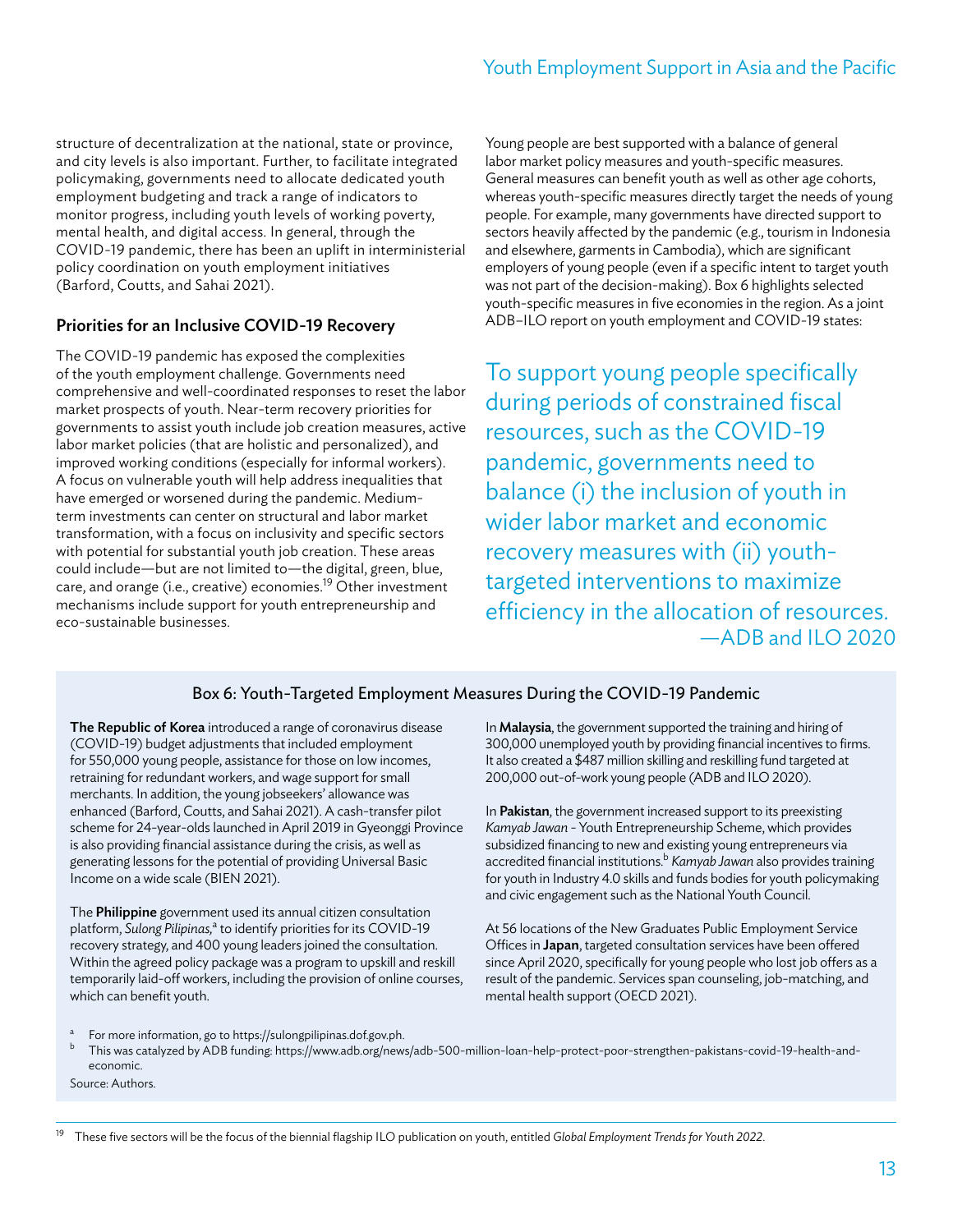Engaging young people in policy design and delivery can help strengthen the relevance and accountability of measures to stimulate youth employment. Robust monitoring is required to determine how both general and targeted programs affect youth and how they can be strengthened. Knowledge is limited about what works to support youth employment during a crisis and in the recovery phase. A number of governments across Asia and the Pacific have implemented policies and programs that target youth in response to the pandemic's economic impacts. These will be valuable to evaluate. The extent and type of initiatives have been determined by contextual and institutional factors, including containment measures, vaccination rates, existing labor market institutions, fiscal stimulus capacity, and the preexisting youth employment support system. A lack of measures tailored to the most vulnerable youth groups has been identified, such as young migrant workers, which may entrench preexisting disadvantages (Barford, Coutts, and Sahai 2021).

Development partners have a critical role to play in supporting an inclusive recovery through resource mobilization and policy action as well as knowledge generation and exchange. Key areas for assistance for young workers include creating fiscal space for youth employment support, helping design an enabling policy and regulatory environment, building capacity for the design and implementation of youth-relevant recovery measures, and supporting employment through infrastructure building projects. The ILO has launched a Global Accelerator for Jobs and Social Protection to enhance multilateral cooperation through ambitious goals in financial commitments and technical coordination, with a focus on vulnerable groups, including youth.<sup>20</sup> The World Bank's Solutions for Youth Employment (S4YE) is mobilizing new knowledge on important aspects of crisis response programming for future learning.21 ADB is supporting governments to invest in human capital development and labor productivity as economies recover from the pandemic. This includes support for initiatives such as the Boosting Productivity Through Human Capital Development Program in Indonesia, which includes actions to boost youth employability and employment.<sup>22</sup>

# **CONCLUSION**

Improving youth labor market outcomes require integrated and targeted initiatives. The evidence about what works has grown in recent years and highlights the need for multidimensional and participatory approaches that respond to the complex issues underlying the youth employment challenge.

The COVID-19 pandemic has highlighted the vulnerabilities of young people in the labor market, especially for already-disadvantaged cohorts such as young women, young migrants, and youth living in working poverty. In a region where the interaction of a large youth cohort with a fast-aging population will be central to inclusive growth and social cohesion, responding to the differentiated needs of youth is critical. Avoiding a jobless recovery will take significant and targeted actions by governments and other stakeholders. COVID-19 recovery planning creates a window of opportunity for all stakeholders to strengthen labor market support for youth.

# **REFERENCES**

- Abdul Latif Jameel Poverty Action Lab (JPAL). 2018. Reducing Search Barriers for Job Seekers. *JPAL Policy Insights*.
- Almeida, R., J. Behrman, and D. Robalino. 2012. The Right Skills for the Job? Rethinking Training Policies for Workers. *Human Development Perspectives*. Washington, DC: World Bank.
- Altbeker, A. 2015. Harambee Youth Employment Accelerator: A Public–Private Partnership Aimed at Increasing the Employment Prospects of Marginalised Young People in South Africa. [https://inclusive.growthlab.cid.harvard.](https://inclusive.growthlab.cid.harvard.edu/files/movingdevelopment/files/anthony_altbeker_harambee_youth_employment_accelerator_51.pdf) [edu/files/movingdevelopment/files/anthony\\_altbeker\\_](https://inclusive.growthlab.cid.harvard.edu/files/movingdevelopment/files/anthony_altbeker_harambee_youth_employment_accelerator_51.pdf) [harambee\\_youth\\_employment\\_accelerator\\_51.pdf](https://inclusive.growthlab.cid.harvard.edu/files/movingdevelopment/files/anthony_altbeker_harambee_youth_employment_accelerator_51.pdf).
- Asian Development Bank (ADB). 2018. *Strategy 2030: Achieving a Prosperous, Inclusive, Resilient, and Sustainable Asia and the Pacific*. Manila.
- . 2020. ADB's \$30 Million Grant to Support Labor Migrants, Youth, and Women in Tajikistan. News release. 1 July. [https://www.adb.org/news/adbs-30-million-grant-support](https://www.adb.org/news/adbs-30-million-grant-support-labor-migrants-youth-and-women-tajikistan)[labor-migrants-youth-and-women-tajikistan.](https://www.adb.org/news/adbs-30-million-grant-support-labor-migrants-youth-and-women-tajikistan)
- . 2021a. *Reaping the Benefits of Industry 4.0 through Skills Development in High-Growth Industries in Southeast Asia: Insights from Cambodia, Indonesia, the Philippines, and Viet Nam*.
- . 2021b. A Mapping of Youth Job Matching Models and Practices in Asia and the Pacific. Consultant's Report. September.
- ADB and International Labour Organization (ILO). 2020. *Tackling the COVID-19 Youth Employment Crisis in Asia and the Pacific*.

<sup>22</sup> For more information on the program, go to [https://www.adb.org/projects/54461-001/main.](https://www.adb.org/projects/54461-001/main )

<sup>&</sup>lt;sup>20</sup> The Accelerator is being set up with an aim to generate at least 400 million jobs, targeting the green and care economies. It further aims to extend social protection floors to about 4 billion people (adults and children) not covered by current provision by 2030. The Accelerator will concentrate on countries in fragile situations, low- middle- income countries and small island developing states. [https://www.un.org/sites/un2.un.org/files/sg\\_policy\\_brief\\_on\\_jobs\\_and\\_](https://www.un.org/sites/un2.un.org/files/sg_policy_brief_on_jobs_and_social_protection_sept_2021.pdf) [social\\_protection\\_sept\\_2021.pdf.](https://www.un.org/sites/un2.un.org/files/sg_policy_brief_on_jobs_and_social_protection_sept_2021.pdf)

 $21$  S4YE is a multi-stakeholder partnership that brings together donors, governments, foundations, private sector companies, nongovernment organizations, and youth. The partnership supports catalytic programs and builds knowledge to increase the number of young people engaged in productive work. [https://www.](https://www.s4ye.org/about-s4ye) [s4ye.org/about-s4ye](https://www.s4ye.org/about-s4ye).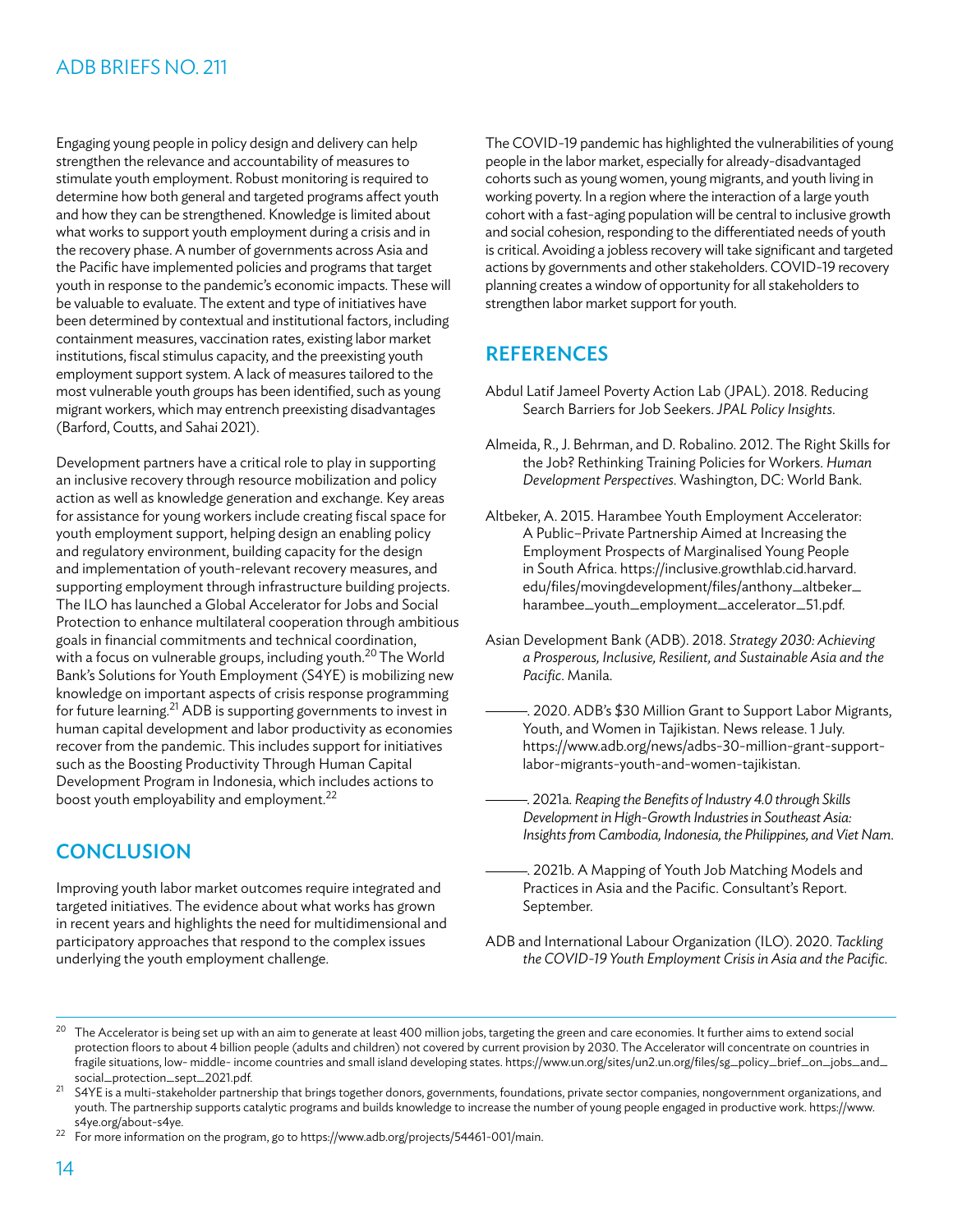- Avila, Z. 2021. Public Employment Services that Work for Young People. In J. Chacaltana and S. Dasgupta, eds. *Is the Future Ready for Youth? Youth Employment Policies for Evolving Labour Markets*. Geneva: ILO. pp. 188–212.
- Baah-Boateng, W. 2016. The Youth Unemployment Challenge in Africa: What Are the Drivers? *The Economic and Labour Relations Review.* 27 (4). pp. 413–431.
- Barford, A, A. Coutts, and G. Sahai. 2021. Youth Employment in Times of COVID: A Global Review of COVID-19 Policy Responses to Tackle (un)Employment and Disadvantage among Young People. ILO.
- Basic Income Earth Network (BIEN). 2021. South Korea: The Report on Youth Basic Income in Gyeonggi Province. 3 September. [https://basicincome.org/news/2021/09/south](https://basicincome.org/news/2021/09/south-korea-the-report-on-youth-basic-income-in-gyeonggi-province/)[korea-the-report-on-youth-basic-income-in-gyeonggi](https://basicincome.org/news/2021/09/south-korea-the-report-on-youth-basic-income-in-gyeonggi-province/)[province/](https://basicincome.org/news/2021/09/south-korea-the-report-on-youth-basic-income-in-gyeonggi-province/).
- Blattman, C., and L. Ralston. 2015. Generating Employment in Poor and Fragile States: Evidence from Labor Market and Entrepreneurship Programs. Available at SSRN:<https://ssrn.com/abstract=2622220>or <http://dx.doi.org/10.2139/ssrn.2622220>.
- Bördős, K., M. Csillag, and Á. Scharle. 2016. What Works in Wage Subsidies for Young People: A Review of Issues, Theory, Policies and Evidence. *Employment Working Paper*. No. 199. ILO.
- Card, D., J. Kluve, and A. Weber. 2018. What Works? A Meta Analysis of Recent Active Labor Market Program Evaluations. *Journal of the European Economic Association.* 16 (3).
- Carranza, E., R. Garlick, K. Orkin, and N. Rankin. 2020. Job Search and Hiring with Two-Sided Limited Information about Workseekers' Skills. *Policy Research Working Paper*. No. 9345. World Bank.
- Chacaltana, J., and S. Dasgupta (eds). 2021. *Is the Future Ready for Youth? Youth Employment Policies for Evolving Labour Markets.* ILO.
- Cho, Y., and M. Honorati. 2013. Entrepreneurship Programs in Developing Countries: A Meta Regression Analysis. *Policy Research Working Paper*. No. 6402. World Bank.
- Datta, N., A. Elzir Assy, J. Buba, and S. Watson. 2018. Integration: A New Approach to Youth Employment Programs. *Jobs Guide*. No. 3. World Bank.
- Elder, S. 2014. Labor Market Transitions of Young Men and Women in Asia and the Pacific*. Work4Youth Publication Series*. No. 19. ILO.
- Flynn, J., P. Mader, and M. Oosterom (with S. Ripoll). 2016. Failing Young People? Addressing The Supply-Side Bias and Individualisation In Youth Employment Programming.

*IDS Evidence Report*. No. 216. Brighton: Institute of Development Studies, United Kingdom.

- Fox, L., and U. Kau. 2017. *The Evidence is In: How Should Youth Employment Programs in Low-Income Countries be Designed?* United States Agency for International Development.
- Fox, L., P. Mader, J. Sumberg, J. Flynn, and M. Oosterom. 2020. Africa's 'Youth Employment' Crisis is Actually a 'Missing Jobs' Crisis. *Brookings*. 8 September. [https://www.brookings.edu/](https://www.brookings.edu/research/africas-youth-employment-crisis-is-actually-a-missing-jobs-crisis/) [research/africas-youth-employment-crisis-is-actually-a](https://www.brookings.edu/research/africas-youth-employment-crisis-is-actually-a-missing-jobs-crisis/)[missing-jobs-crisis/](https://www.brookings.edu/research/africas-youth-employment-crisis-is-actually-a-missing-jobs-crisis/).
- Gardiner, D., and M. Goedhuys. 2020. Youth Aspirations and the Future of Work: A Review of the Literature and Evidence. *ILO Working Paper*. No. 8. ILO.
- Generation Unlimited. 2020. *What Works? A Guide to Action*. [https://www.generationunlimited.org/media/2946/file/](https://www.generationunlimited.org/media/2946/file/What%20Works?%20A%20Guide%20to%20Action.pdf
) [What%20Works?%20A%20Guide%20to%20Action.pdf.](https://www.generationunlimited.org/media/2946/file/What%20Works?%20A%20Guide%20to%20Action.pdf
)
- Global Entrepreneurship Monitor (GEM). no date. Opportunity and Necessity Entrepreneurship. [https://www.gemconsortium.org/wiki/1177.](https://www.gemconsortium.org/wiki/1177)
- Goldin, N., and M. Hobson with P. Glick, M. Lundberg, and S. Puerto. 2015. *Toward Solutions for Youth Employment: A Baseline for 2015*. World Bank.
- Goldin, N. with S. Adhikari, P. Glick, J. Romero, and R. Smith. 2017. *Towards Employment Solutions for Youth on the Move*. World Bank.
- Government of Australia. Department of Education, Skills and Employment (DESE). 2021. *Australia's Youth Policy Framework*. [https://www.dese.gov.au/australias-youth](https://www.dese.gov.au/australias-youth-policy-framework/resources/australias-youth-policy-framework)[policy-framework/resources/australias-youth-policy](https://www.dese.gov.au/australias-youth-policy-framework/resources/australias-youth-policy-framework)[framework.](https://www.dese.gov.au/australias-youth-policy-framework/resources/australias-youth-policy-framework)
- Guelich, U., and N. Bosma. 2019. Youth Entrepreneurship in Asia and the Pacific 2019. GEM and United Nations Development Programme (UNDP) Co:Lab.
- International Labour Organization (ILO). 2018. *Guide on Measuring Decent Jobs for Youth - Monitoring, Evaluation and Learning in Labour Market Programmes*.
- . 2020. *Global Employment Trends for Youth 2020: Technology and the Future of Jobs*.
- . 2021a. Statistical Brief. An Update on the Youth Labour Market Impact of the COVID-19 Crisis. *ILO Brief.*
- . 2021b. Global Call to Action for a Human-Centred Recovery. Meeting document. 17 June.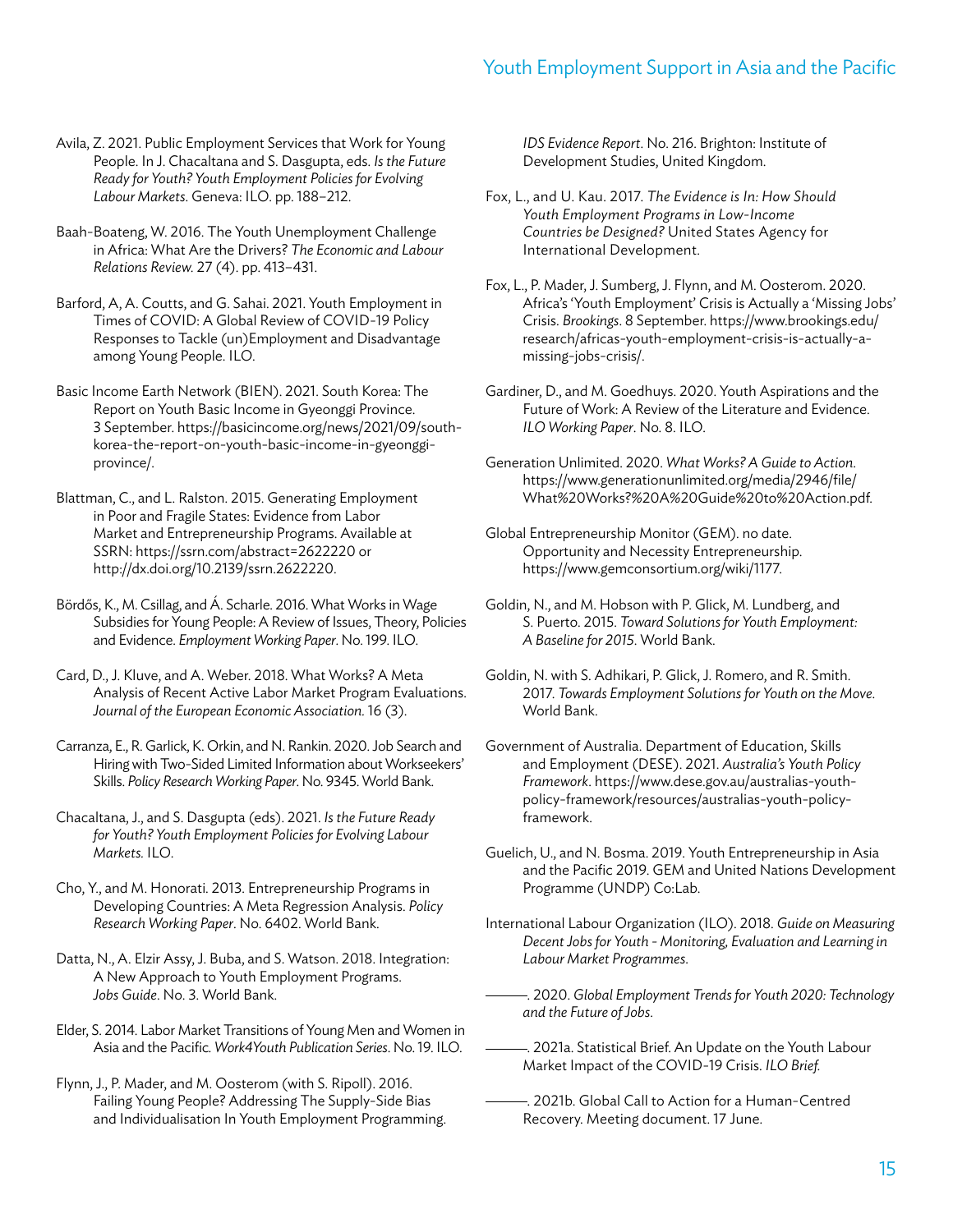- . 2021c. *World Employment and Social Outlook 2021. The Role of Digital Labour Platforms In Transforming The World of Work*.
- . 2021d. Youth Employment and Entrepreneurship in Asia-Pacific: Lessons for a Human-centred Recovery (event recording). 6 October. [https://ilo.org/asia/events/](https://ilo.org/asia/events/WCMS_816506/lang--en/index.htm) [WCMS\\_816506/lang--en/index.htm](https://ilo.org/asia/events/WCMS_816506/lang--en/index.htm).
	- . 2021e. Youth Employment and Covid-19: Some Lessons from the Crisis (event recording). 21 October. [https://www.ilo.org/employment/Whatwedo/](https://www.ilo.org/employment/Whatwedo/Eventsandmeetings/WCMS_823270/lang--en/index.htm) [Eventsandmeetings/WCMS\\_823270/lang--en/index.htm](https://www.ilo.org/employment/Whatwedo/Eventsandmeetings/WCMS_823270/lang--en/index.htm).
- Kluve, J., S. Puerto, D. Robalino, J. Manuel Romero, F. Rother, J. Stöterau, F. Weidenkaff, and M. Witte. 2017. *Interventions to Improve the Labour Market Outcomes of Youth: A Systematic Review of Training, Entrepreneurship Promotion, Employment Services and Subsidized Employment Interventions*. 3ie.
- Korea Legislation Research Institute (KLRI). 2016. Framework Act on Youth. [https://elaw.klri.re.kr/eng\\_mobile/subjectViewer.do](https://elaw.klri.re.kr/eng_mobile/subjectViewer.do?hseq=40977&type=subject&key=13&pCode=196&pName=Volunteer) [?hseq=40977&type=subject&key=13&pCode=196&pName=](https://elaw.klri.re.kr/eng_mobile/subjectViewer.do?hseq=40977&type=subject&key=13&pCode=196&pName=Volunteer) [Volunteer](https://elaw.klri.re.kr/eng_mobile/subjectViewer.do?hseq=40977&type=subject&key=13&pCode=196&pName=Volunteer).
- Lieuw-Kie-Song, M., S. Puerto, and M. Tsukamoto. 2016. Boosting Youth Employment through Public Works. *Employment Working Paper*. No. 203. ILO.
- McKenzie, D. 2017. How Effective Are Active Labor Market Policies in Developing Countries? A Critical Review of Recent Evidence. *IZA DP*. No. 10655.
- . 2020. Small Business Training to Improve Management Practices in Developing Countries: Reassessing the Evidence for 'Training Doesn't Work'. *Policy Research Working Paper*. No. 9408. World Bank.
- McKenzie, D., and S. Puerto. 2017. Growing Markets through Business Training for Female Entrepreneurs: A Market-Level Randomized Experiment in Kenya. *Policy Research Working Paper*. No. 7993. World Bank.
- National Youth Commission Australia (NYCA). 2020. Understanding The Complexities Of Youth Transitions. 17 July. [https://yda.org.au/2020/07/17/understanding-the](https://yda.org.au/2020/07/17/understanding-the-complexities-of-youth-transitions/)[complexities-of-youth-transitions/](https://yda.org.au/2020/07/17/understanding-the-complexities-of-youth-transitions/).
- O'Higgins, N., S. Verick, and A. Elsheikhi. 2021. On the Nature of the Impact of the COVID-19 Pandemic on Youth Labour Markets: A Cross-Country Analysis. ILO. Paper prepared for presentation at the 7th Conference of the Regulating for Decent Work Network Virtual Conference, 6–9 July.
- Organisation for Economic Co-operation and Development (OECD). 2020. Job Retention Schemes During the COVID-19 Lockdown and Beyond. OECD Policy Responses to Coronavirus (COVID-19).
- . 2021. What Have Countries Done to Support Young People in the COVID-19 Crisis? OECD Policy Responses to Coronavirus (COVID-19).
- Park, M., S. Lee, K.C. Nam, H. Noh, S. Lee, and B,J. Lee. 2020. An Evaluation of the Youth Employment Support Program in South Korea: Focusing on the Outcome of Preventing NEET. *Children and Youth Services Review*. Elsevier. 110 (C).
- Probst, L., and C. Scharff (ed. L. Francis-Jennings). 2019. *The Lost Workforce*. Upskilling for the Future. PricewaterhouseCoopers.
- United Nations (UN). 2015. Youth Population Trends and Sustainable Development. [https://www.un.org/esa/socdev/](https://www.un.org/esa/socdev/documents/youth/fact-sheets/YouthPOP.pdf) [documents/youth/fact-sheets/YouthPOP.pdf](https://www.un.org/esa/socdev/documents/youth/fact-sheets/YouthPOP.pdf).
- . 2021. Secretary-General's Policy Brief: Investing in Jobs and Social Protection for Poverty Eradication and a Sustainable Recovery. [https://www.un.org/sites/un2.un.org/](https://www.un.org/sites/un2.un.org/files/sg_policy_brief_on_jobs_and_social_protection_sept_2021.pdf
) [files/sg\\_policy\\_brief\\_on\\_jobs\\_and\\_social\\_protection\\_](https://www.un.org/sites/un2.un.org/files/sg_policy_brief_on_jobs_and_social_protection_sept_2021.pdf
) [sept\\_2021.pdf](https://www.un.org/sites/un2.un.org/files/sg_policy_brief_on_jobs_and_social_protection_sept_2021.pdf
).
- United Nations Children's Fund (UNICEF). 2019. More Than Half of South Asian Youth Are Not on Track to Have the Education and Skills Necessary for Employment in 2030. 30 October. [https://www.unicef.org/press-releases/more](https://www.unicef.org/press-releases/more-half-south-asian-youth-are-not-track-have-education-and-skills-necessary)[half-south-asian-youth-are-not-track-have-education-and](https://www.unicef.org/press-releases/more-half-south-asian-youth-are-not-track-have-education-and-skills-necessary)[skills-necessary.](https://www.unicef.org/press-releases/more-half-south-asian-youth-are-not-track-have-education-and-skills-necessary)
- United Nations Development Programme (UNDP). 2020. Youth Co: Lab Survey Reveals How COVID-19 is Affecting Youth-Led Businesses in Asia-Pacific. 31 March. [https://www.asia-pacific.undp.org/content/rbap/en/home/](https://www.asia-pacific.undp.org/content/rbap/en/home/presscenter/articles/2020/youth-co-lab-survey-reveals-how-covid-19-is-affecting-youth-led-.html) [presscenter/articles/2020/youth-co-lab-survey-reveals](https://www.asia-pacific.undp.org/content/rbap/en/home/presscenter/articles/2020/youth-co-lab-survey-reveals-how-covid-19-is-affecting-youth-led-.html)[how-covid-19-is-affecting-youth-led-.html](https://www.asia-pacific.undp.org/content/rbap/en/home/presscenter/articles/2020/youth-co-lab-survey-reveals-how-covid-19-is-affecting-youth-led-.html).
- United Nations Population Fund (UNFPA). 2020. Addressing Population Ageing In Asia And The Pacific Region. A Life-Cycle Approach. UNFPA Asia-Pacific Regional Office.
- Weidenkaff, F., and M. Witte. 2021. From School to Business: Policy Support to Youth Entrepreneurship and Self-Employment. In J. Chacaltana and S. Dasgupta, eds. *Is the Future Ready for Youth? Youth Employment Policies for Evolving Labour Markets*. Geneva: ILO. pp. 85–109.
- World Bank. no date. Building for the Next Billion Job Seekers: Insights from Google's Kormo Jobs. [https://olc.worldbank.](https://olc.worldbank.org/content/building-next-billion-job-seekers-insights-googles-kormo-jobs) [org/content/building-next-billion-job-seekers-insights](https://olc.worldbank.org/content/building-next-billion-job-seekers-insights-googles-kormo-jobs)[googles-kormo-jobs.](https://olc.worldbank.org/content/building-next-billion-job-seekers-insights-googles-kormo-jobs)